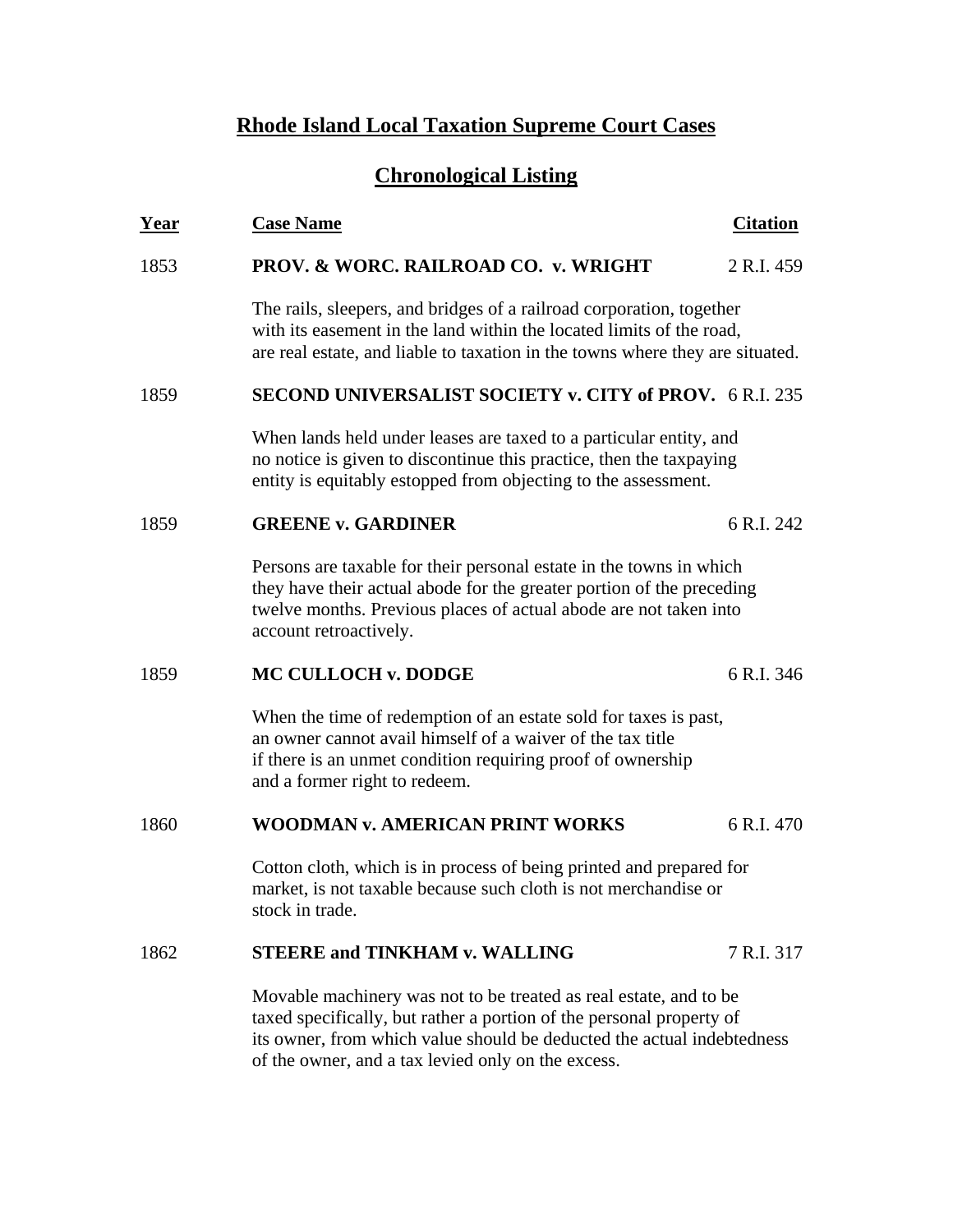| 1864 | <b>BARBER v. POTTER</b>                                                                                                                                                                                                                                                                                                                           | 8 R.I. 15   |
|------|---------------------------------------------------------------------------------------------------------------------------------------------------------------------------------------------------------------------------------------------------------------------------------------------------------------------------------------------------|-------------|
|      | Not being an inhabitant of this state at the time the tax was<br>assessed, there was no liability to be taxed for personal property.                                                                                                                                                                                                              |             |
| 1866 | <b>ARNOLD v. DAVIS</b>                                                                                                                                                                                                                                                                                                                            | 8 R.I. 341  |
|      | The actual place of abode of a taxpayer is the town where he has a<br>home and family, irrespective of his absences for business purposes.                                                                                                                                                                                                        |             |
| 1869 | <b>TRIPP v. BROWN</b>                                                                                                                                                                                                                                                                                                                             | 9 R.I. 240  |
|      | All ratable personal property shall be taxed in the town where the<br>owner shall have his residence for the larger portion of the twelve<br>months preceding. This rule applies both to persons who have<br>moved as well as persons with dual residences.                                                                                       |             |
| 1870 | <b>PROVIDENCE ATHENAEUM v. TRIPP</b>                                                                                                                                                                                                                                                                                                              | 9 R.I. 559  |
|      | Public library, as used in an exempting clause, does not apply<br>to an incorporated library, the ownership of which is in the<br>corporation and the privilege of using it is confined to its<br>stockholders and their immediate families.                                                                                                      |             |
| 1873 | <b>CAPWELL v. HOPKINS</b>                                                                                                                                                                                                                                                                                                                         | 10 R.I. 378 |
|      | An assessment of property is not invalidated by the assessor's<br>omission to tax a parcel of real estate of which the assessor was ignorant.                                                                                                                                                                                                     |             |
| 1877 | PECKHAM v. BICKNELL                                                                                                                                                                                                                                                                                                                               | 11 R.I. 596 |
|      | A collector, acting under process valid on its face, is not liable for<br>his official acts in the collection of taxes although there are defects<br>in the levy or assessment.                                                                                                                                                                   |             |
| 1878 | ST. JOSEPH'S CHURCH v. ASSESSOR of TAXES of<br><b>PROVIDENCE</b>                                                                                                                                                                                                                                                                                  | 12 R.I. 19  |
|      | Free public schools exempted from taxation are only those schools<br>established under the statutory laws of the state. Therefore, realty<br>held by a religious corporation and used to furnish gratuitous<br>instruction in parochial schools is taxable. Residence of a priest<br>is not a building for religious worship and thus exempt from |             |

taxation because it contains one room used as a chapel.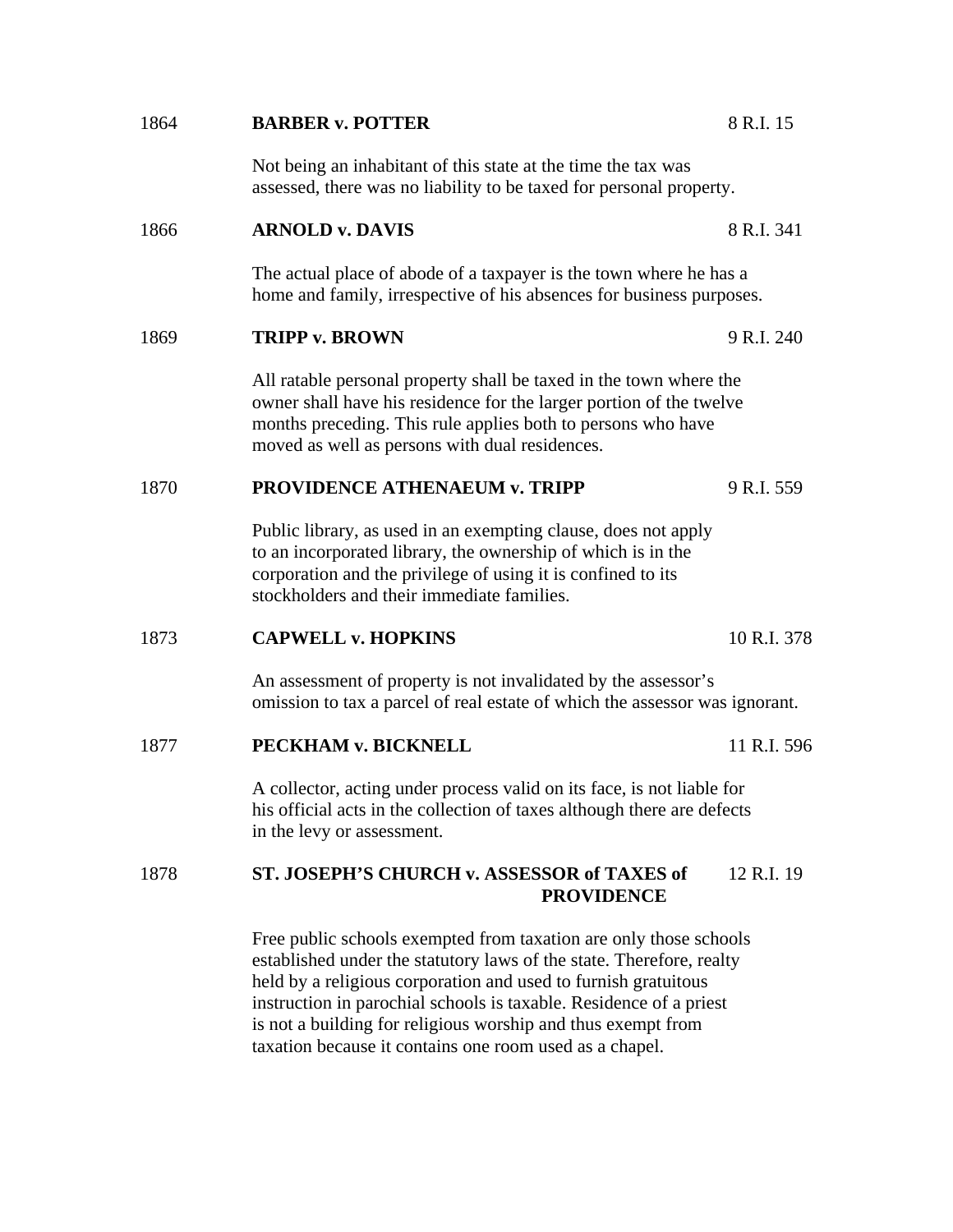| 1878 | <b>ST. MARY'S CHURCH v. TRIPP</b>                                                                                                                                                                                              | 14 R.I. 307 |
|------|--------------------------------------------------------------------------------------------------------------------------------------------------------------------------------------------------------------------------------|-------------|
|      | A building occupied and used for religious purposes is tax exempt<br>although it is incidentally or occasionally used for educational purposes.                                                                                |             |
| 1879 | <b>AILMAN v. GRISWOLD</b>                                                                                                                                                                                                      | 12 R.I. 339 |
|      | In provision for taxation of ratable personal property in the town<br>where the owner had actual place of abode for the larger portion<br>of twelve months, larger portion means more than half of them<br>in duration of time |             |
| 1880 | <b>CLEVELAND v. TRIPP</b>                                                                                                                                                                                                      | 13 R.I. 50  |
|      | Statute authorizing city to make assessments on estates abutting a<br>part of street in which sewers were laid was not unconstitutional.                                                                                       |             |
| 1882 | YOUNG v. JOSLIN                                                                                                                                                                                                                | 13 R.I. 675 |
|      | Separate parcels of land of the same owner should be separately<br>described and valued. Failure to do so results in an illegal<br>assessment and levy.                                                                        |             |
| 1882 | <b>BULL v. GRISWOLD</b>                                                                                                                                                                                                        | 14 R.I. 22  |
|      | If the owner of different parcels of land conveys all parcels,<br>the grantee of that parcel last conveyed is compelled by levy<br>to pay the tax on all parcels, and cannot compel contribution.                              |             |
| 1883 | <b>PROPRIETORS of SWAN POINT CEMETERY v. TRIPP 14 R.I. 199</b>                                                                                                                                                                 |             |
|      | Charter of a cemetery corporation exempted all its real estate<br>held for cemetery purposes from taxes and assessments, and any<br>land subsequently acquired was exempt from a sewer assessment.                             |             |
| 1885 | <b>HOPKINS v. YOUNG</b>                                                                                                                                                                                                        | 15 R.I. 48  |
|      | A consequence of $\mathcal{H}_{\text{c}}$ and $\mathcal{H}_{\text{c}}$ and $\mathcal{H}_{\text{c}}$ and $\mathcal{H}_{\text{c}}$ and $\mathcal{H}_{\text{c}}$ and $\mathcal{H}_{\text{c}}$ and $\mathcal{H}_{\text{c}}$        |             |

 Assessment lists are not void if they sufficiently describe the estates taxed, regardless of uncertainty due to a lack of the usage of dollar signs.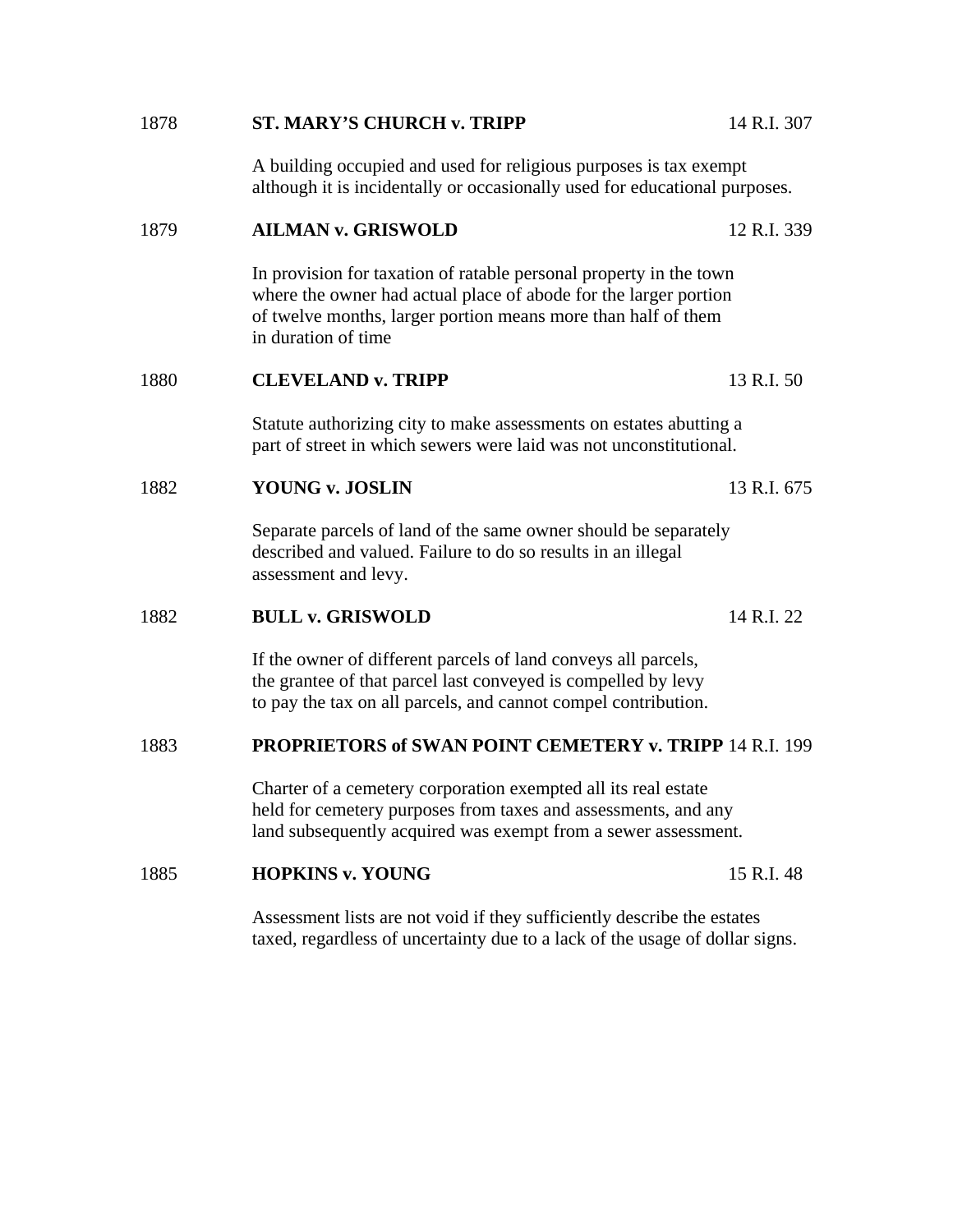| 1886 | DUNNELL MANUFACTURING CO. v. NEWELL                                                                                                                                                                                                                                    | 19 R.I. 302 |
|------|------------------------------------------------------------------------------------------------------------------------------------------------------------------------------------------------------------------------------------------------------------------------|-------------|
|      | Personal property to be taxed should be specifically assessed;<br>the assessment roll must show that an assessment is made only<br>on permitted kinds of personalty.                                                                                                   |             |
|      | If the assessment is entire, and any part is void, the whole is void.                                                                                                                                                                                                  |             |
|      | A tax illegally assessed can be recovered if paid under protest, but<br>not if voluntarily paid.                                                                                                                                                                       |             |
| 1887 | <b>BISHOP v. TRIPP</b>                                                                                                                                                                                                                                                 | 15 R.I. 466 |
|      | Sewer assessments are not unconstitutional since they do not violate<br>provisions requiring uniform taxation because made by fixed rule<br>to be applied in all cases, and not in proportion to benefit received.                                                     |             |
| 1888 | <b>BOWEN v. NEWELL</b>                                                                                                                                                                                                                                                 | 16 R.I. 238 |
|      | Statute gave town councils power to exempt from taxation, and,<br>therefore, the power to give such exemption as one of the terms of a<br>grant which gave a right to lay water pipes and construct reservoirs.                                                        |             |
| 1888 | <b>COVENTRY COMPANY v. ASSESSORS of TAXES</b><br>of COVENTRY                                                                                                                                                                                                           | 16 R.I. 240 |
|      | A taxpayer must file an account of all his ratable estate both<br>realty and personalty; ratable property meaning all property<br>capable of being appraised, and not simply that which is taxable.                                                                    |             |
| 1889 | <b>SULLIVAN v. PECKHAM</b>                                                                                                                                                                                                                                             | 16 R.I. 525 |
|      | Once an assessment is completed and delivered to the town clerk,<br>the assessors cannot add the name of an omitted property holder.<br>Assessors should tax every citizen rendering an account unless<br>the account is false or accountant is unable to pay the tax. |             |
| 1891 | <b>TRIPP v. TORREY</b>                                                                                                                                                                                                                                                 | 17 R.I. 359 |
|      | A person who neglects or refuses to bring in an account of his<br>ratable estate, if overtaxed, has no remedy and cannot claim to<br>be overtaxed or not subject to taxation.                                                                                          |             |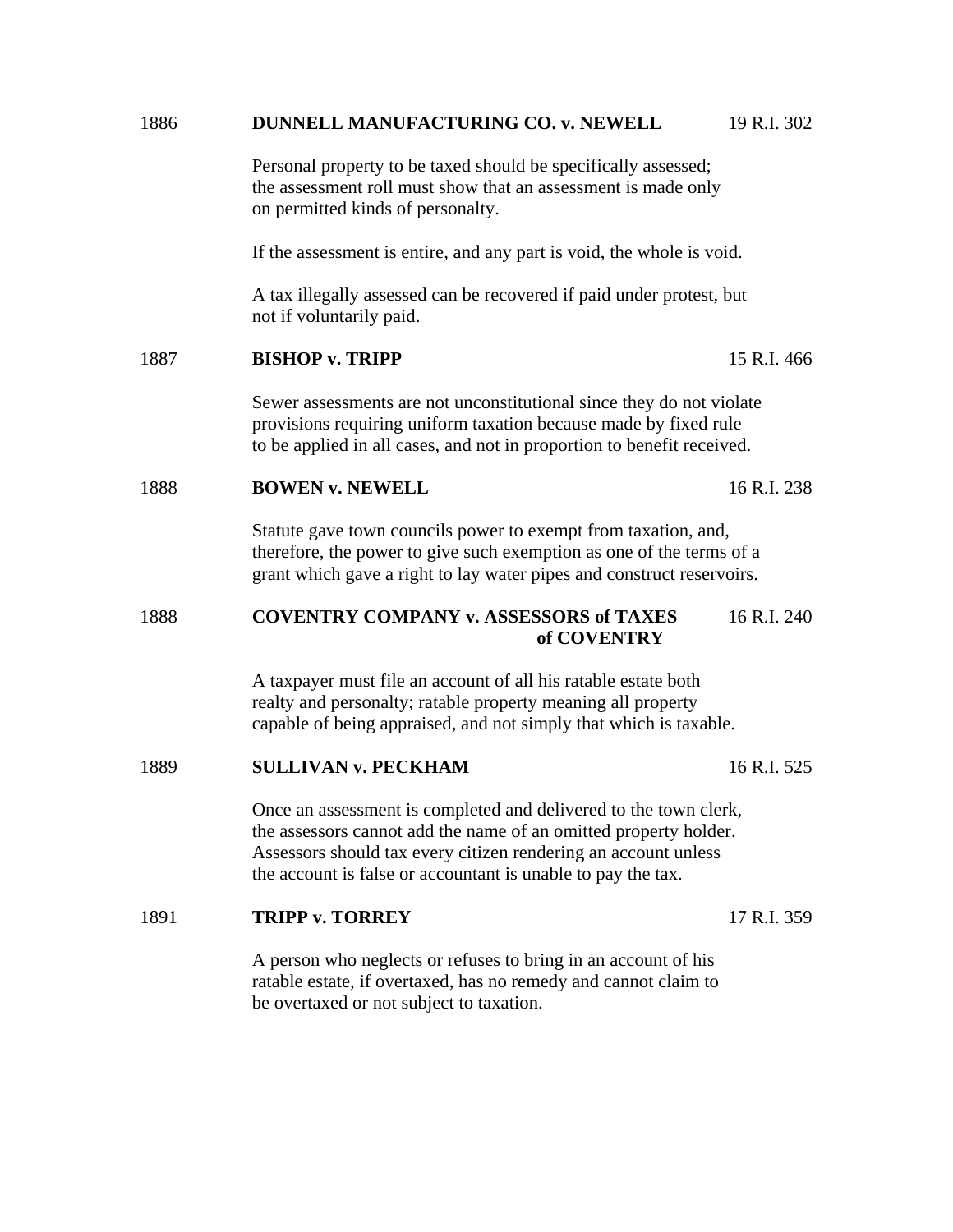# 1891 **NARRAGANSETT PIER CO. v. ASSESSORS of TAXES** 17 R.I. 452 **of DISTRICT of NARRAGANSETT**

An oath made to a prepared list of ratable estate must be made by one authorized to do so by a corporation. The list could not be a basis for relief if not presented under the oath of one properly authorized.

#### 1892 **EVANS v. NEWELL** 18 R.I. 38

 An assessment which does not identify the land assessed, and does not show an owner whether lands other than his own are included is invalid. An assessment on separate tracts in a group without separate descriptions is invalid.

#### 1893 **CLARKE v. TINKHAM** 20 R.I. 790

 A true and exact account of a ratable estate is insufficient for failure to set forth separate parcels specifying the value of each where the description is "goods, chattels, wares and merchandise".

#### 1895 **MC TWIGGAN v. HUNTER** 18 R.I. 776

 The whole assessment is illegal, due to lack of uniform distribution, when the assessors intentionally omit property liable to taxation from the list of ratable property, and willfully neglect to assess such property.

 When notice of an assessment is not given as required, the assessment is invalid.

# 1895 **TAYLOR v. NARRAGANSETT PIER COMPANY** 19 R.I. 123

 An assessment which includes several tracts of land under the common description of "beach" is invalid, where that description does not identify the land with certainty and the owner cannot tell whether lands other than his own are included.

#### 1895 **MC TWIGGAN v. HUNTER** 19 R.I. 265

 Omission of property from the assessment was unauthorized and illegal when the exemption from taxes for ten years of a building erected for manufacturing purposes was not voted upon by the electors nor approved by the town council as required by the act passed by the General Assembly.

 Omission of property liable to taxation from the assessment will not invalidate the whole assessment when such omission was not intentional, but arose solely from a mistake of law or fact or error of judgement.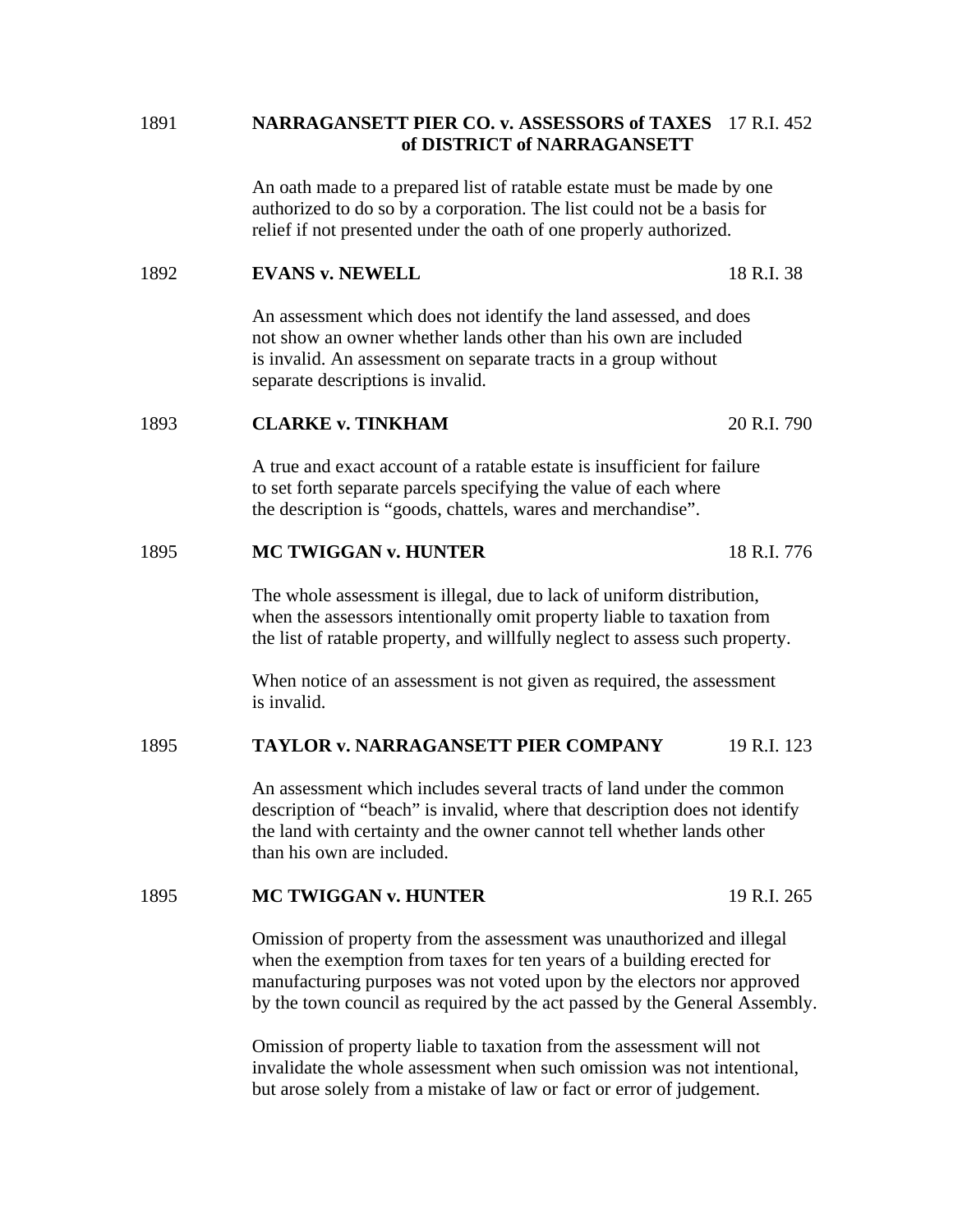| 1895 | <b>RUMFORD CHEMICAL WORKS v. RAY</b>                                                                                                                                                                                                                                                                                                      | 19 R.I. 302 |  |
|------|-------------------------------------------------------------------------------------------------------------------------------------------------------------------------------------------------------------------------------------------------------------------------------------------------------------------------------------------|-------------|--|
|      | Since a business corporation is taxable only for personalty<br>specifically mentioned by statute, assessment is void when<br>assessment roll fails to show assessment was limited to<br>those types of personalty.                                                                                                                        |             |  |
| 1896 | <b>RUMFORD CHEMICAL WORKS v. RAY</b>                                                                                                                                                                                                                                                                                                      | 19 R.I. 456 |  |
|      | Payment of taxes, accompanied by a protest and notice of<br>reservation of right to sue to recover the sum, is not voluntary.<br>A protest need not specify wherein the assessment is illegal.                                                                                                                                            |             |  |
| 1896 | <b>QUIMBY v. WOOD</b>                                                                                                                                                                                                                                                                                                                     | 19 R.I. 571 |  |
|      | Action of assessors of a fire district to reduce the valuation of<br>property after the assessment roll had been delivered to the collector,<br>though unauthorized, does not invalidate the entire assessment.                                                                                                                           |             |  |
|      | Taxes are not liens unless made so by statute. Fire district taxes are<br>not liens on the land against which they were assessed.                                                                                                                                                                                                         |             |  |
| 1896 | NEWPORT ILLUMINATING CO. v. TAX ASSESSORS<br>of NEWPORT                                                                                                                                                                                                                                                                                   | 19 R.I. 632 |  |
|      | This case draws a distinction between what constitutes real property<br>versus personal property, and what constitutes taxable personalty<br>versus nontaxable. Involves discussion of steam-powered dynamos,<br>switchboard, and poles and wires.                                                                                        |             |  |
| 1897 | <b>BROWN UNIVERSITY v. GRANGER</b>                                                                                                                                                                                                                                                                                                        | 19 R.I. 704 |  |
|      | Constitutional provision stating that "burdens of state ought to be<br>fairly distributed among its citizens" does not affect property<br>exempted from taxation by charter of university. The "college<br>estate" exempted from taxation included not only the grounds<br>and buildings, but also all property held by way of endowment. |             |  |
| 1897 | <b>LINDSAY v. ALLEN</b>                                                                                                                                                                                                                                                                                                                   | 19 R.I. 721 |  |
|      | The payment of tax by the owner of property after a warrant has<br>been levied for the collection of the tax is a compulsory payment.<br>A suit to recover taxes paid under compulsion is valid against<br>the collector but not the town treasurer.                                                                                      |             |  |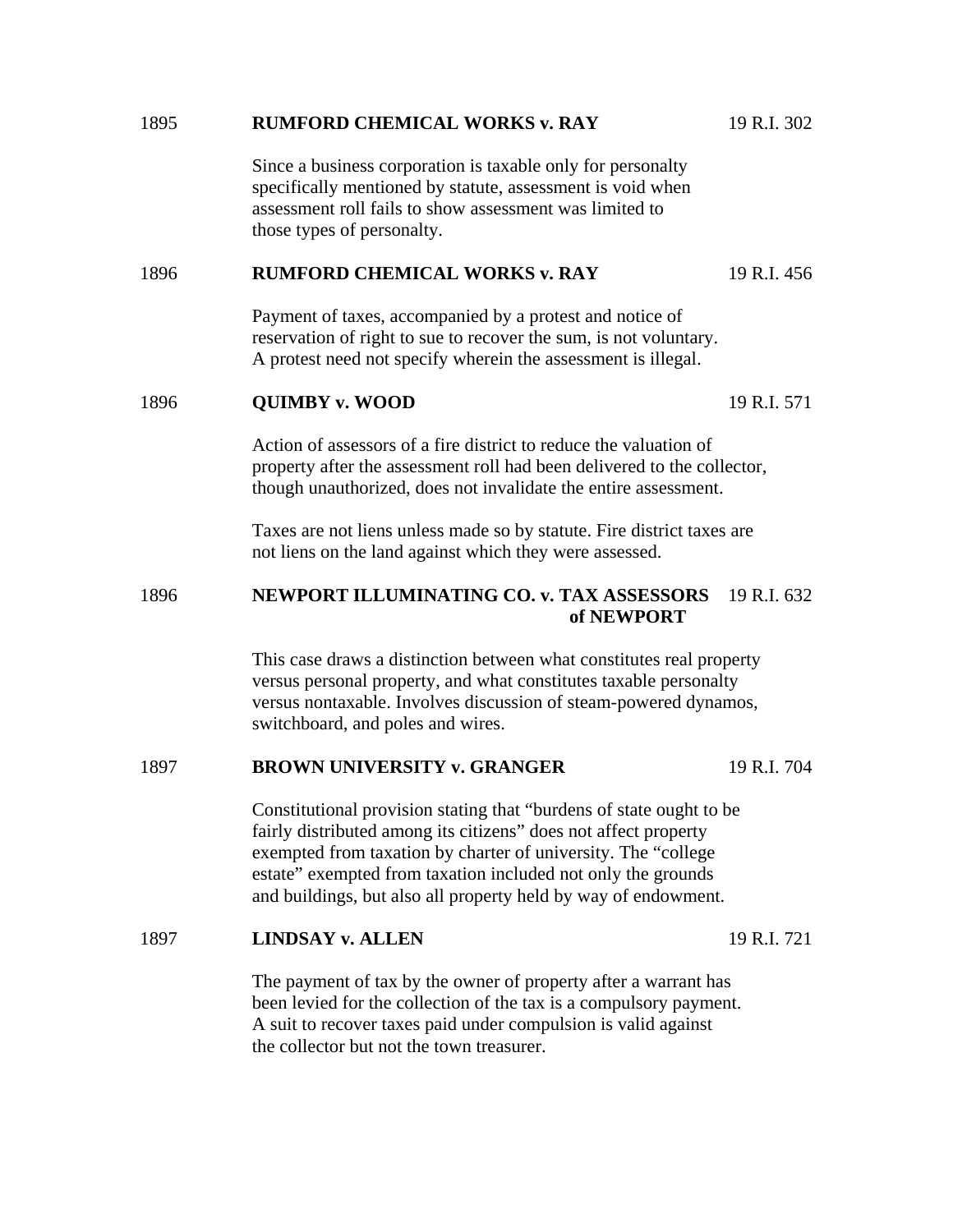# 1897 **NEW YORK, NEW HAMPSHIRE AND HARTFORD** 20 R.I. 34 **RAILROAD COMPANY v. SMITH**

 An account is sufficient if it covers all the ratable estate the company has, even if it did not separately specify and value every parcel.

# 1897 **MOWRY v. SLATERSVILLE MILLS** 20 R.I. 94

 An assessment roll is valid when the assessors substantially adopt the account of the personalty submitted by the owner.

 When the values of the real and personal estate were entered separately on the assessment roll and added together to compute the tax, the invalidity of the assessment of the real estate does not void the entire assessment.

#### 1898 **MC ADAM v. HONEY** 20 R.I. 351

 An assessment is deemed to be made on the day following the last date upon which the taxpayers were notified to bring in their accounts.

 If the holder of one parcel pays the whole of the tax upon a multi-parcel estate to prevent a tax sale, he is entitled to recover from the new owners of the other parcels.

#### 1898 **WOOD v. QUIMBY** 20 R.I. 482

 The notice given by the assessor of taxes relative to the assessment of a tax is fatally defective if it does not require the taxpayer to bring in an account of ratable property.

#### 1900 **CRAFTS v. RAY** 22 R.I. 179

 When a statute authorizes the electors of a town to exempt from taxation for a period of years manufacturing property as may be located in said town in consequence of such exemption, and when a majority of taxpayers authorizes and the town council approves such exemption is a constitutional use of legislative power.

#### 1900 **FISH v. COGGESHALL** 22 R.I. 318

 Taxes on real estate shall be assessed to the owner. One whose parol offer to purchase real estate had not been accepted was not an equitable owner against whom a tax could be assessed.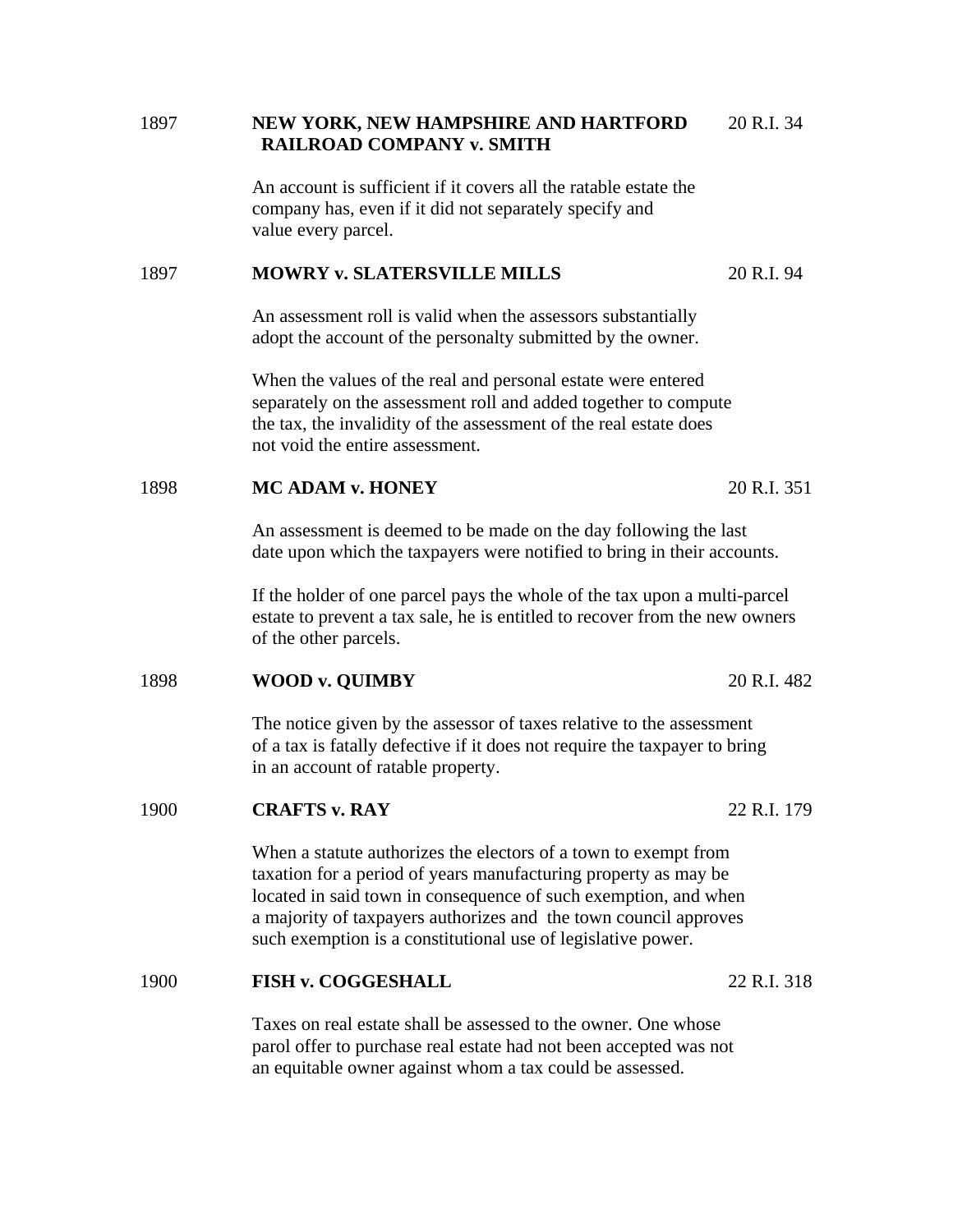#### 1901 **KETTELLE v. WARWICK & COVENTRY WATER CO.** 23 R.I. 114

 Notice given by the assessors of taxes was not fatally defective because it omitted to use the word "require" relative to bringing in a true and exact account.

 When the General Assembly has by act validated an assessment originally illegal, in an action to recover an assessed tax this illegality cannot be considered as a defense.

#### 1901 **CLARKE v. GREENE** 23 R.I. 118

 In an action to recover money paid for taxes on the ground that several parcels were illegally assessed as one tract, a plea that the land always has been assessed as one tract is not a defense; the owner is not estopped by having previously submitted to illegal assessments.

#### 1901 **TAFT v. BALLOU** 23 R.I. 213

 A tax is void if there is no proof that notice of the time and place of the assessor's meeting had been posted in three public places for three weeks preceding the time of the meeting.

#### 1902 **IN re CITY of PAWTUCKET** 24 R.I. 86

 For exemption from taxation of free public school buildings and those used for religious worship, the buildings and land must be used exclusively for religious and educational purposes. Partial use of a building as residence for teachers does not qualify it for exemption from taxation.

#### 1902 **WARWICK & COVENTRY WATER CO. v. CARR** 24 R.I. 226

 An assessment is not invalid because of the failure of the assessors to date the assessment as required.

 When assessors place a greater valuation on property than is proper, the remedy of the taxpayer is for overtaxation, and not a release from the entire tax.

#### 1905 **TEFFT v. LEWIS** 27 R.I. 9

When a school district was abolished, and a tax was to be levied upon the whole town equal to the amount of appraisal and a proportional remittance made to the taxpayers of each school district, the requirements of appraisal and remittance were mandatory. An assessment made against taxpayers without meeting the appraisal and remittance requirements was illegal and void.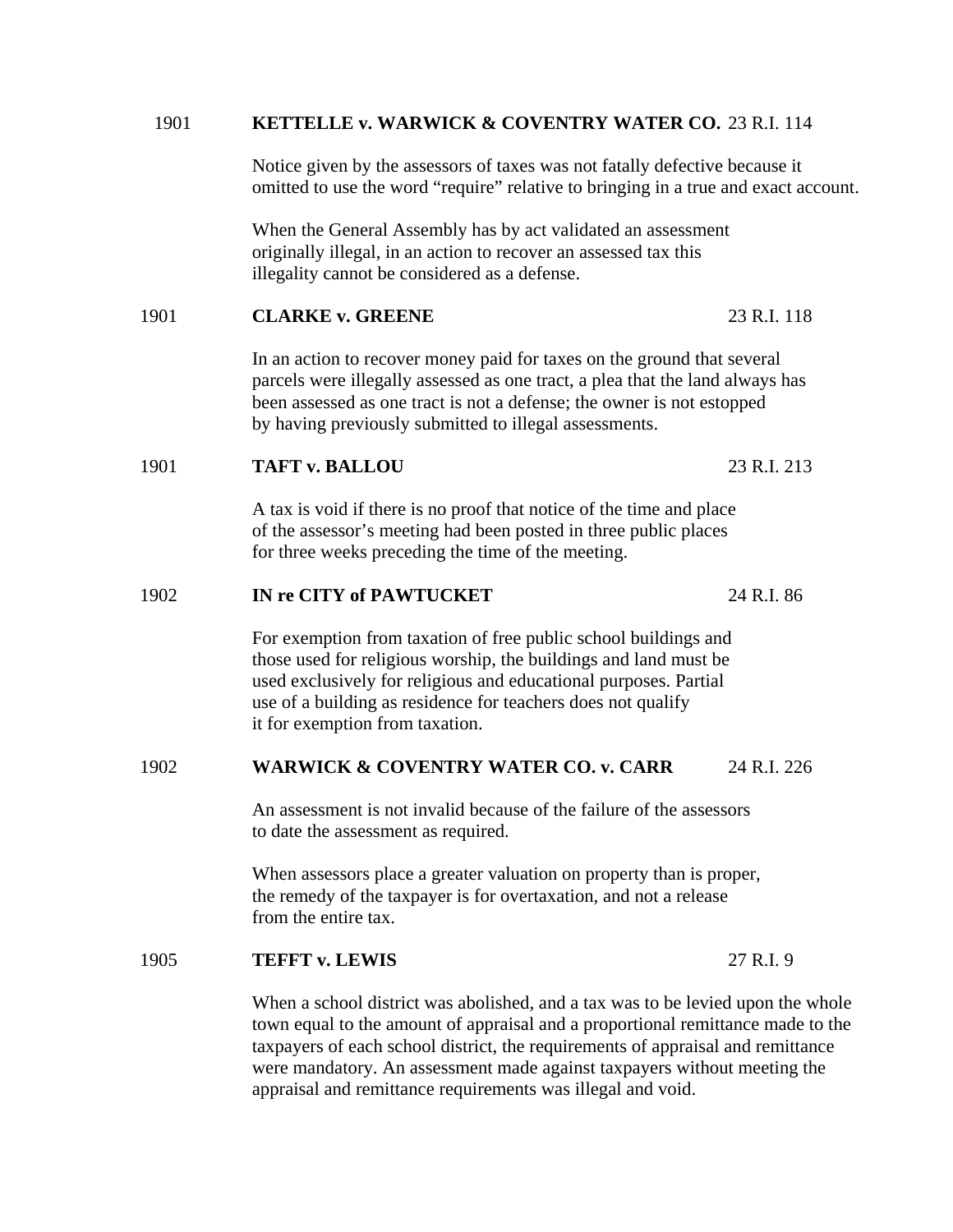#### 1907 **MATTESON v. WARWICK & COVENTRY WATER CO.** 28 R.I. 570

A notice, requiring taxpayers to present their accounts between two dates prior to that specified in the notice on which the assessors would meet for the purposes of assessing the tax and determining ownership, was void, and, therefore, the taxpayer is not deprived of his right to defend against a tax illegally assessed him by his failure to return an account of his taxable property.

#### 1910 **CARR v. CAMPBELL** 30 R.I. 325

When only two of three assessors elected qualified, proceedings by such two as a board are invalid because provisions of the law require that the number shall not be less than three.

#### 1910 **SMITH v. DE ROBBIO** 30 R.I. 464

When part of a lot was located in another city, but the remaining part was susceptible to an accurate description, the assessment was void because separate parcels were not described nor valued separately.

#### 1911 **LINDGREN v. DOUGHTY** 32 R.I. 524

A building on leased land, held under an unrecorded lease, is not real estate for taxpayers because of the lack of recordation. A remedy for the nonpayment of taxes on the leased premises as personal property should be pursued rather than a tax sale.

#### 1911 **WHITFORD BARTLETT & CO. v. CLARKE** 33 R.I. 331

A statement via letter containing a protest against the assessment and payment of the taxes was sufficient to sustain an action to recover the tax, though it did not state the grounds on which the tax was illegal.

#### 1912 **HASSETT v. EVERSON** 33 R.I. 400

An assessment is invalid if the dates given for rendering an account of ratable estate precede the actual date the assessors would meet

for the purpose of assessing the tax.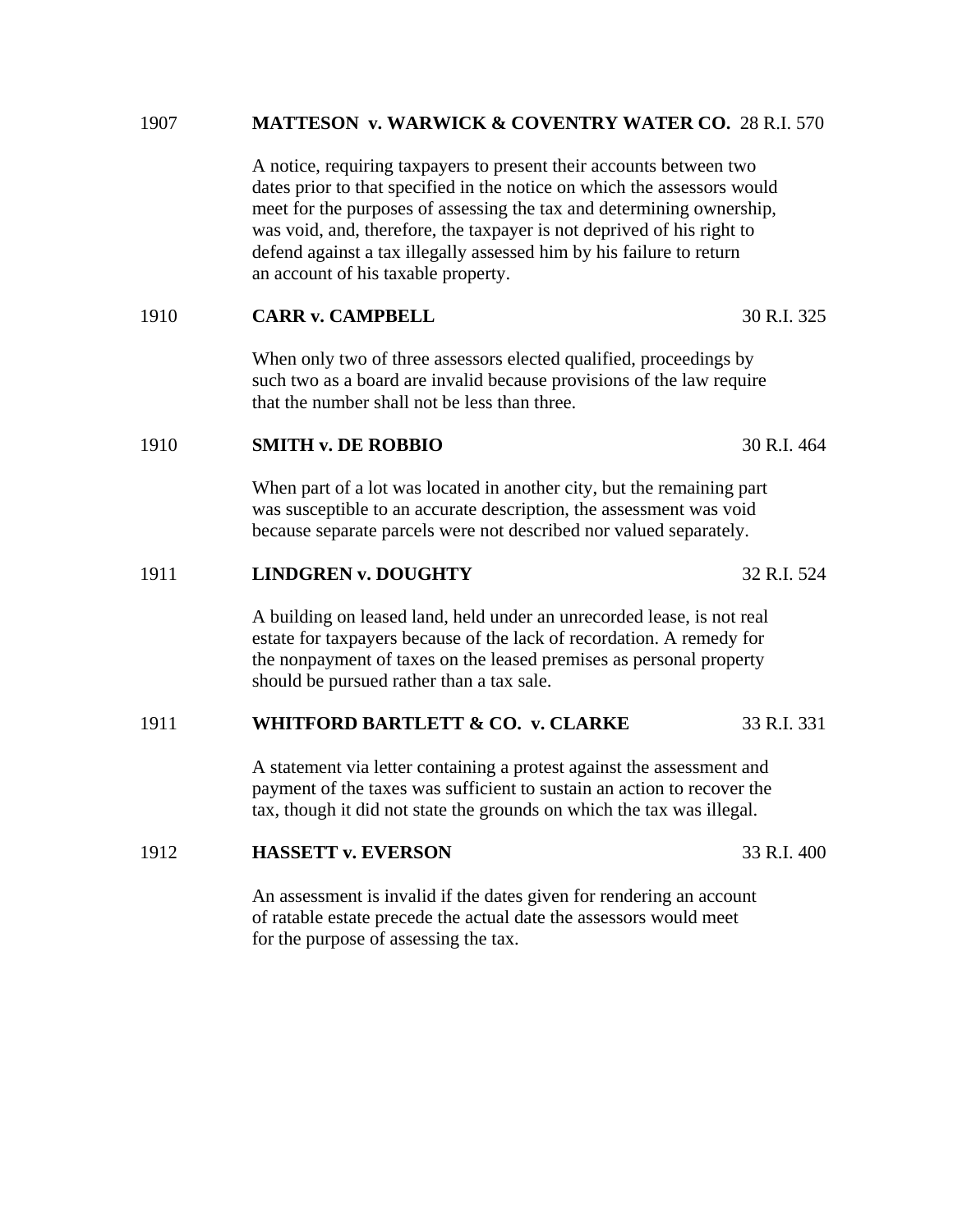#### 1912 **GREENOUGH v. BD. of CANVASSERS OF PAWTUCKET** 33 R.I. 559

 A personal property tax assessment, that did not specifically identify the property assessed, did not invalidate it as a discrimination against owners of assessed real property.

 An objection that assessors did not use a lawful method to assess a large number of persons for personal property tax was unsustainable under the presumption of regularity of official action.

# 1912 **GREENOUGH v. BD. of CANVASSERS of CENTRAL** 34 R.I. 84  **FALLS**

 Assessors must assess every person and all property liable to taxation without preference to whether accounts are filed by taxpayer.

# 1912 **LONSDALE COMPANY v. TAFT** 34 R.I. 496

 Granting of a petition for exemption from taxation for a period not exceeding ten years constitutes an exemption for ten years.

 Exemption from taxation of manufacturing property does not begin to run until such property is located in the town granting the exemption.

#### 1914 **HORGAN v. TAYLOR** 36 R.I. 232

 A notice by assessors that taxpayers must bring in a verified account was defective in not fixing the time for the valuation of the property, and such assessment was deemed to have been made the day following the last day on which taxpayers were notified to bring in account.

#### 1915 **PENDLETON v. BRIGGS** 37 R.I. 352

 Irregularity in the election of a town collector does not affect the validity of an assessment.

 A notice by assessors which recites the vote ordering a tax, and requires taxpayers to bring in their accounts at a specified time is sufficient.

#### 1915 **PENDLETON v. BRIGGS** 37 R.I. 471

 Tax roll held to bear date when assessment was made, whatever the delay in completing it.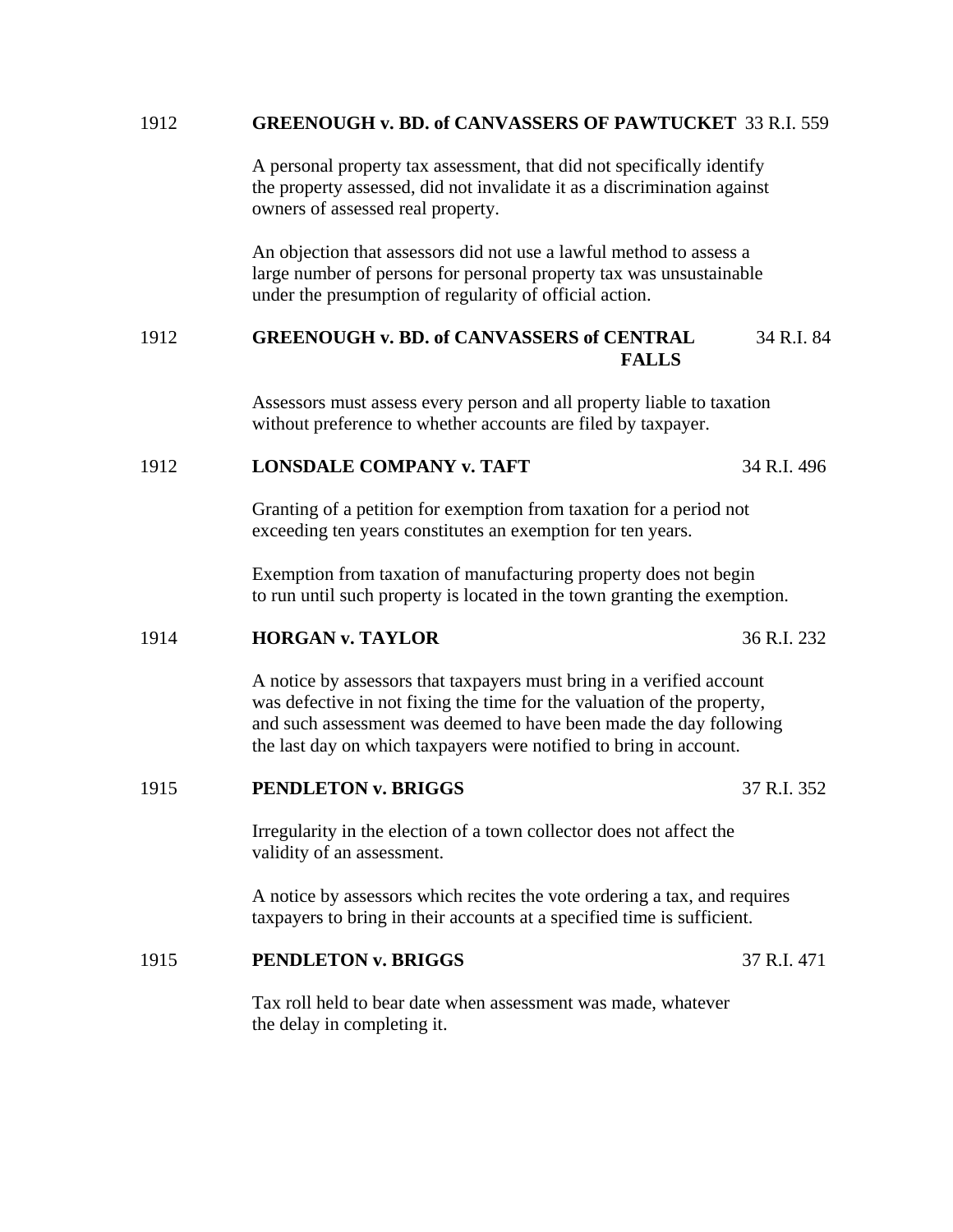# 1917 **STONE v. NORRIS** 40 R.I. 277 Section of law requiring taxpayers to describe personalty is merely directory since, if such accounts are not filed, assessors may fix value. 1917 **SLATERSVILLE FINISHING CO. v. GREENE** 40 R.I. 410 Waterpower and water rights are not independently taxable. Valuation of land for taxation is fixed by elements of value which lead to most profitable form of improvements. 1918 **IN re CRAFTS** 41 R.I. 63 When lots were owned by deceased at death, and no division had been made, lots were properly assessed severally to decedent's estate. 1918 **MANUFACTURER'S MUTUAL FIRE INSURANCE CO.** 41 R.I. 277  **v. CLARKE**  While burden of taxation should be distributed fairly among citizens, absolute fairness and equality is unattainable. Legislature may classify persons and property for tax purposes and impose different burdens upon different classes, provided such classification is not unreasonable or arbitrary.

# 1919 **ALBRO v. KETTELLE** 42 R.I. 270

 A payer of taxes illegally assessed, who merely protested the payment but did not specify with reasonable certainty the defect upon which it is based, could not recover the illegally assessed taxes paid.

# 1920 **MERCHANTS' COLD STORAGE & WAREHOUSE CO.** 43 R.I. 237 **v. CLARKE**

A tax cannot be assessed against a warehouse keeper holding a great number of separate bailments of tangible personalty subject to orders of several owners as though there was a single bailment. Each bailment should be described and assessed separately.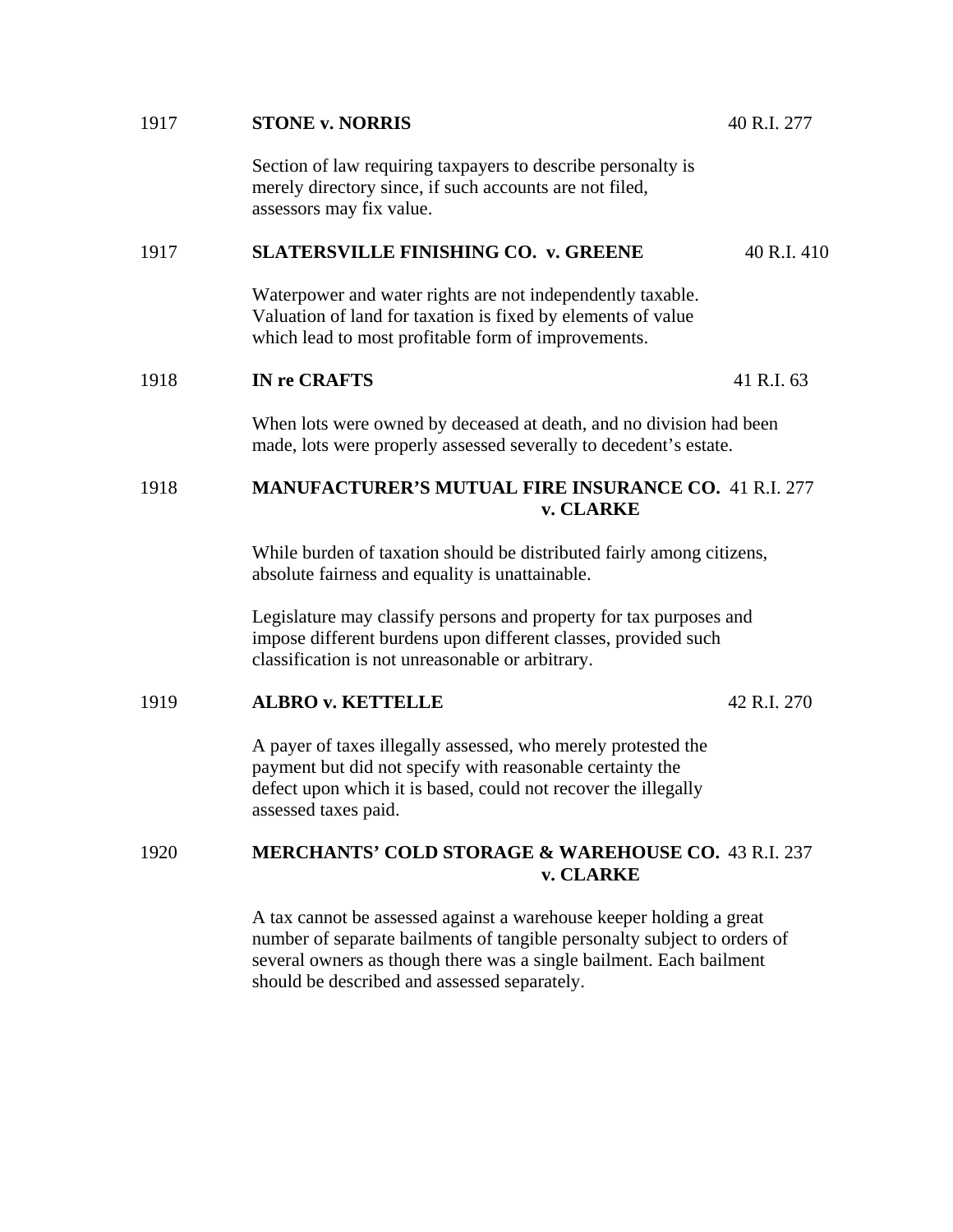#### 1921 **RIVES v. TAYLOR** 43 R.I. 426

 When an assessment roll was not completed and filed until after the expiration of the time prescribed for payment of taxes, the tax collector prior to the filing of the roll had no authority to demand or receive taxes, and a payment of the taxes was voluntary, though made under protest, and could not be recovered.

# 1924 **GIRLS' FRIENDLY SOCIETY v. STAFFORD** 46 R.I. 29

 The property of a charitable institution is not exempt from taxation unless that property ( land or personal estate ) is used exclusively for educational purposes.

# 1924 **ASPEGREN v. TAX ASSESSORS of CITY of NEWPORT** 125 A. 213

 The standard of value for purposes of taxation is the price which the property would probably bring in a transaction in a fair market between a willing seller and a willing purchaser.

# 1924 **BURDICK v. PENDLETON** 46 R.I. 125

 Assessors of town constituting drainage district authorized to tax ratable property, may levy valid special sewer tax against real estate not abutting on a sewer, and on tangible personal property within district. Action of council in ordering assessment at fixed rate is not such a departure as to render the tax invalid.

# 1926 **BISHOP v. TAX ASSESSORS of CITY of NEWPORT** 47 R.I. 351

 Taxpayer, precluded by illness from bringing in account of ratable estate, was entitled to recover amount of excessive tax paid under protest after over-assessment.

## 1926 **CASWELL v. WESTLAKE** 47 R.I. 411

 Assessors' error in judgment, whereby they failed to assess casino property relying on exemption voted for by the town, did not invalidate the entire assessment.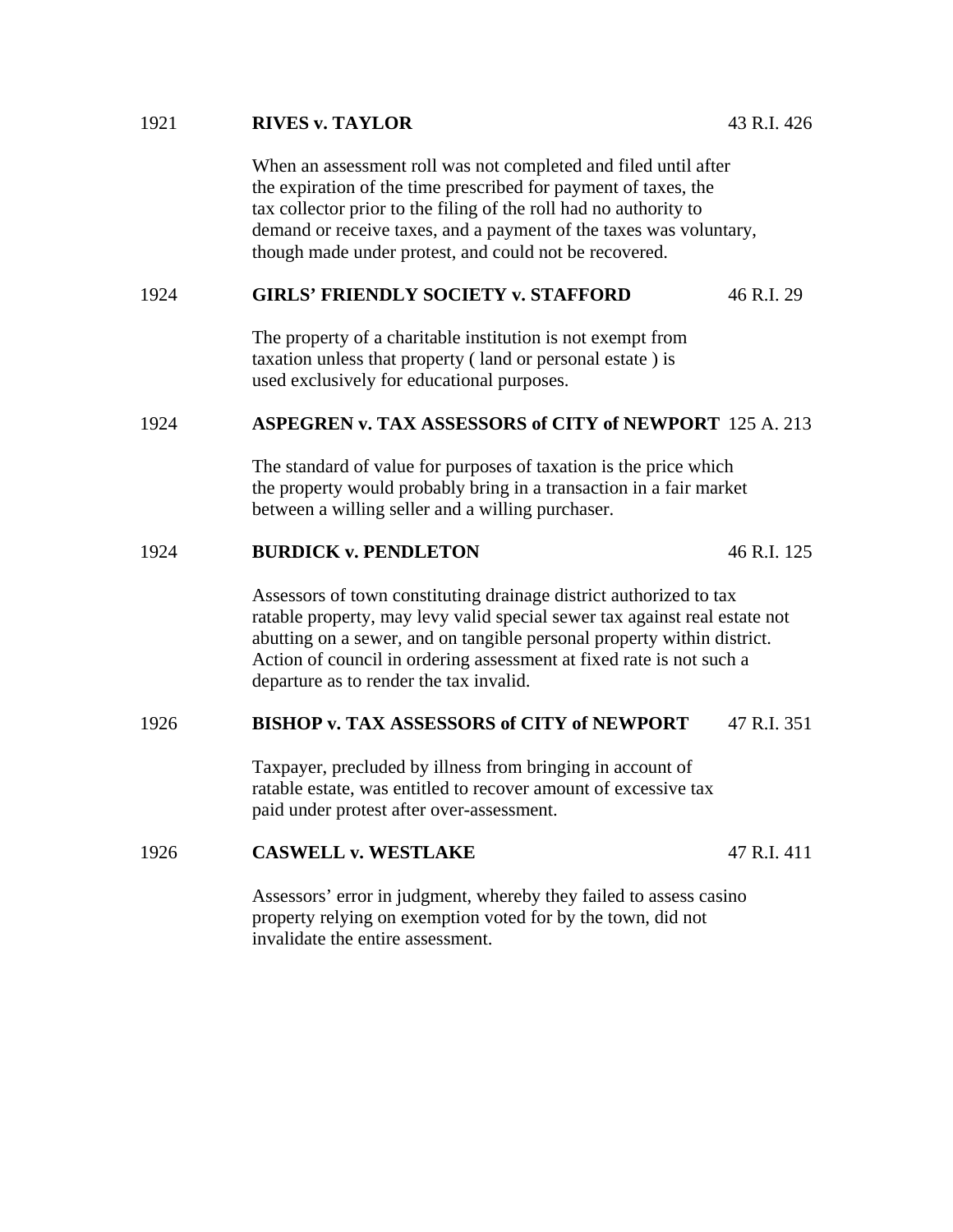# 1926 **U.S. TRUST CO. v. TAX ASSESSORS of CITY of** 47 R.I. 420 **NEWPORT**

Statutory requirement that every person bringing an account of ratable property must make oath before the tax assessor is met when a corporation appoints a special agent who has knowledge of the facts to appear before the assessor.

# 1926 **BURDEN v. TAX ASSESSORS of CITY of NEWPORT** 47 R.I. 473

 Chairman of board of tax assessors may be regarded, in discretion of trial judge, as an expert on real estate values, as may secretary of bank accustomed to valuing land may be regarded as expert on land values.

# 1927 **MC CANNA v. BD. of ASSESSORS of NARRAGANSETT** 48 R.I. 396

 Property treated as exempt and not assessed is held to be omitted from the tax roll, and as such not assessable until the next annual assessment.

 Assessors cannot repossess tax roll after delivery, their authority is exhausted.

#### 1927 **O'REILLY v. CLARKE** 48 R.I. 407

 It is mandatory for taxpayers entitled to exemptions to render account annually. It is mandatory for assessors to separately list different kinds of property.

# 1928 **CITY of PROVIDENCE v. HALL** 49 R.I. 230

 Failure of exemption statute to enumerate municipally owned property as exempt from taxation does not indicate that all is exempt. Exemption presupposes liability to taxation.

 In furnishing water city is not engaged in governmental function, and reservoir property is deemed taxable.

# 1931 **BARONE LUMBER COMPANY v. SOWDEN** 51 R.I. 166

 Notice of tax sale is valid when personally served on officer authorized to act for corporation, but not if served at place of abode if corporation. Since notice was not legally served, sale and tax deed were valid.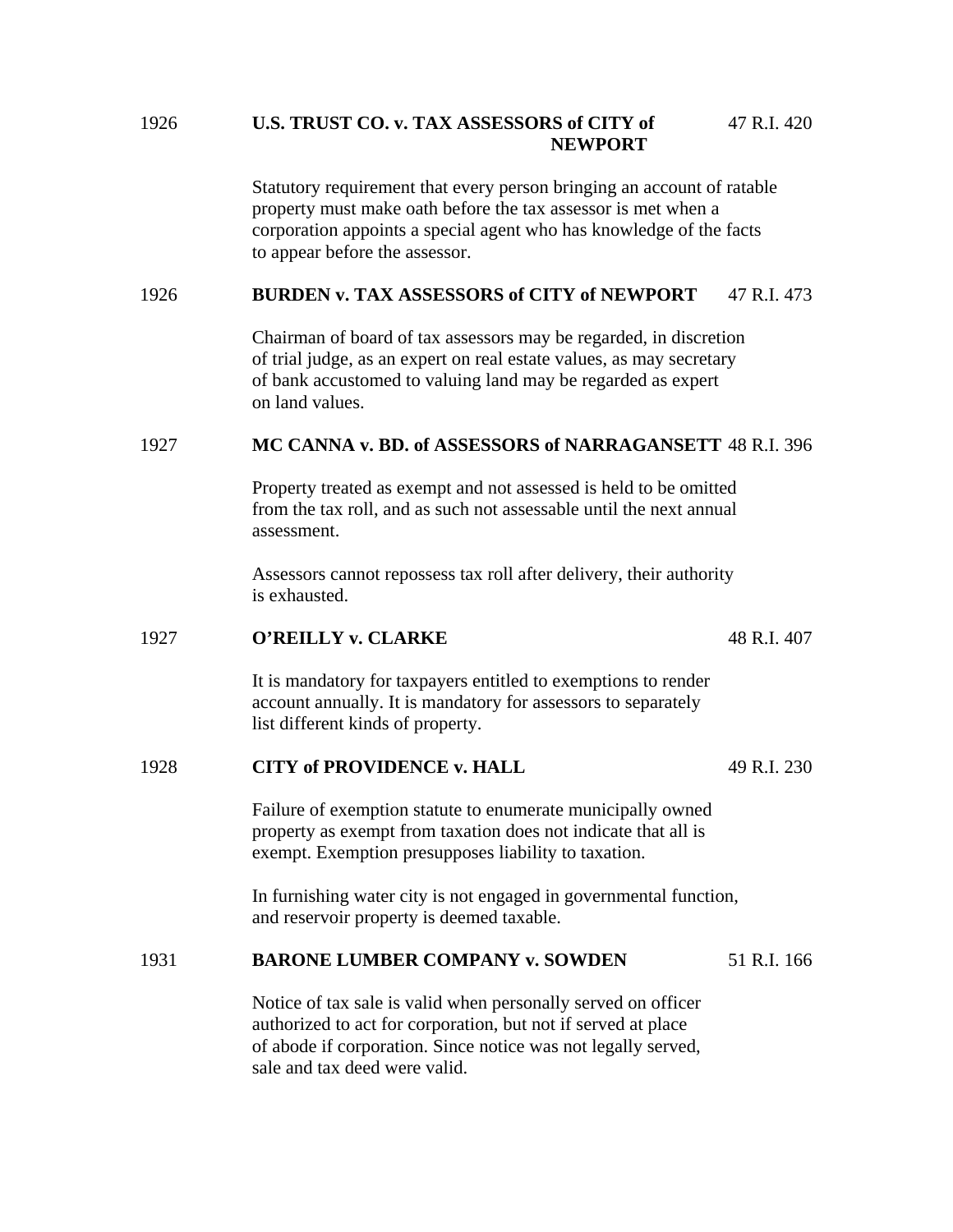# 1932 **CLARE v. CURRAN** 52 R.I. 196 Tax assessors may have experts' assistance in valuing property, notwithstanding they cannot delegate authority to make assessments. 1934 **PEOPLE'S SAVINGS BANK v. KIERNAN** 54 R.I. 102 On statutory petition by taxpayer against assessors to recover for taxes alleged to be excessive, but paid, petitioner need not show tax was paid under protest. 1934 **PARKER v. MAC CUE** 54 R.I. 270 Tax collector could continue sale for delinquent taxes beyond statutory period of two years without closing lien, provided sale was first duly advertised to be held on date within two year period. 1934 **KETTELLE v. MAC CUE** 54 R.I. 276 Party who obtained title by mortgagee's deed could enjoin tax sale set in the future based on delinquent taxes assessed four years prior. 1934 **GOELET v. TAX ASSESSORS of CITY of NEWPORT** 54 R.I. 306 In bill to reduce tax assessment, evidence did not sustain findings on the value of land and its improvements. 1934 **WOONSOCKET HOSPITAL v. QUINN** 54 R.I. 424 Laws exempting property from taxation must be strictly construed, and determined by the Constitution and laws of this state. Charitable hospital corporation was not required to render account of property exempt from assessment under its charter. Construction of charter amendment did not change or restrict language of original charter. 1937 **INDUSTRIAL TRUST COMPANY v. WILSON** 58 R.I. 378 When a life tenant died before the day taxes were assessed, the remaindermen who were entitled to income on that date were required to bear entire tax burden, and there could be no apportionment of taxes between estate of life tenant and remaindermen.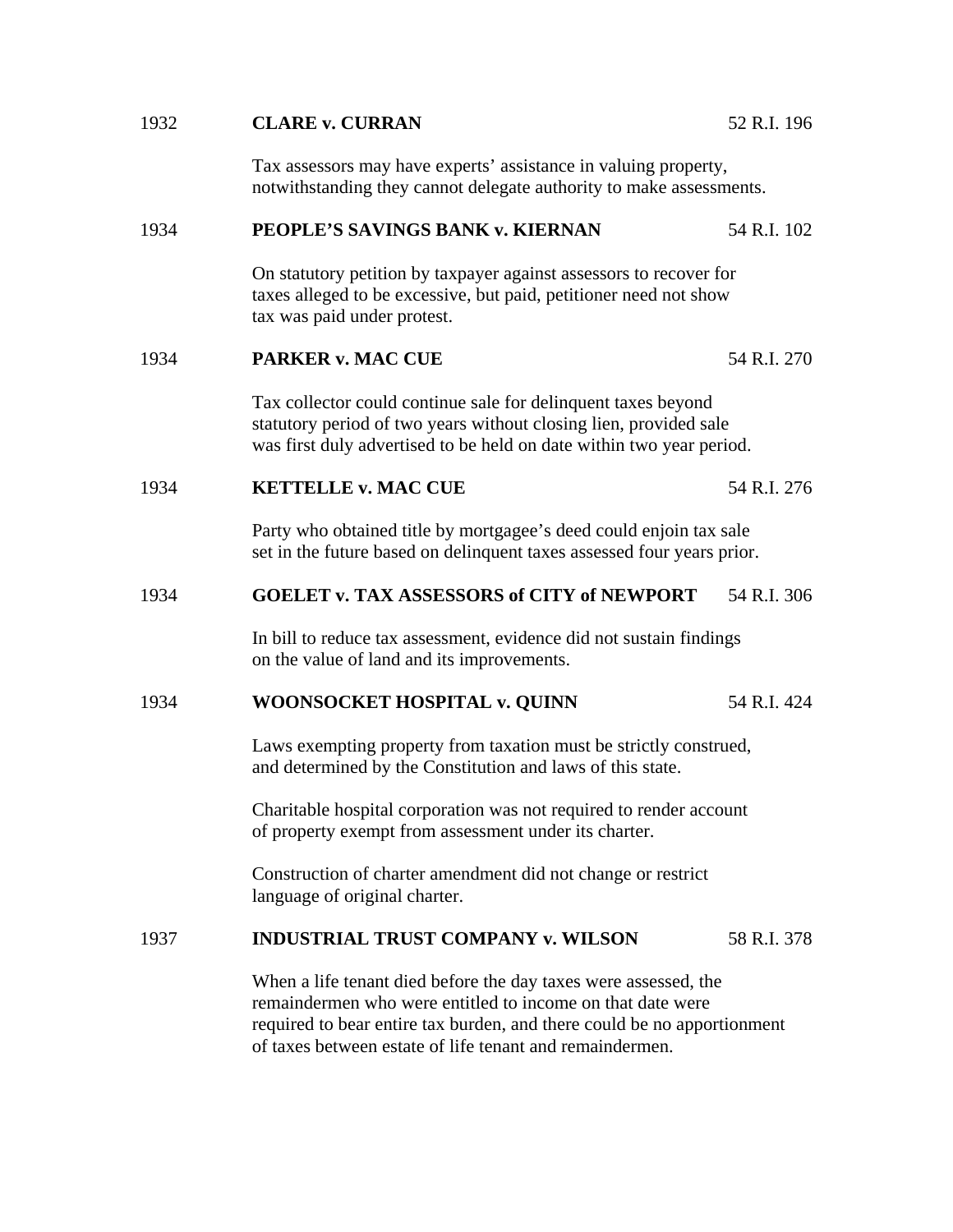#### 1937 **ACME CORPORATION v. MOWERY** 59 R.I. 163

 Mandate that tax assessors separately describe and value separate tracts is complied with by general description which serves to identify tract and distinguish it in such manner as to inform owner with certainty of assessment and of property upon which it is levied. When owner furnishes his own description or information by which he identifies each tract, and assessors adopt such information, owner or his successor cannot later complain that separate descriptions and valuations had not been observed.

# 1938 **ASHTON v. TAX ASSESSORS of TOWN of** 60 R.I. 388 **JAMESTOWN**

Cost of construction ordinarily has no bearing on the value of property for purposes of taxation, since the unit of value is the property as a whole, both land and improvements.

#### 1938 **ALLEN v. BONDED MUNICIPAL CORP.** 62 R.I. 101

 Constitutional requirement of fairness met if a taxing law demands that it be applied with substantial uniformity, without discrimination throughout a class of property set apart for separate taxation

# 1939 **SOCIETY for the PRESERVATION of NEW ENGLAND** 62 R.I. 302  **ANTIQUITIES v. TAX ASSESSORS of CITY of NEWPORT**

Burden is on person claiming tax exemption to show that he is eligible, and any doubt or ambiguity in tax exemption statute must be resolved in favor of public.

 Corporation deemed ineligible for tax exemption because act of incorporation made no reference to education or educational purpose, nor was it established as a public charitable corporation.

#### 1939 **MADDEN v. CHERNICK** 63 R.I. 100

Lands may be legally assessed for tax purposes to life tenant in possession of such lands.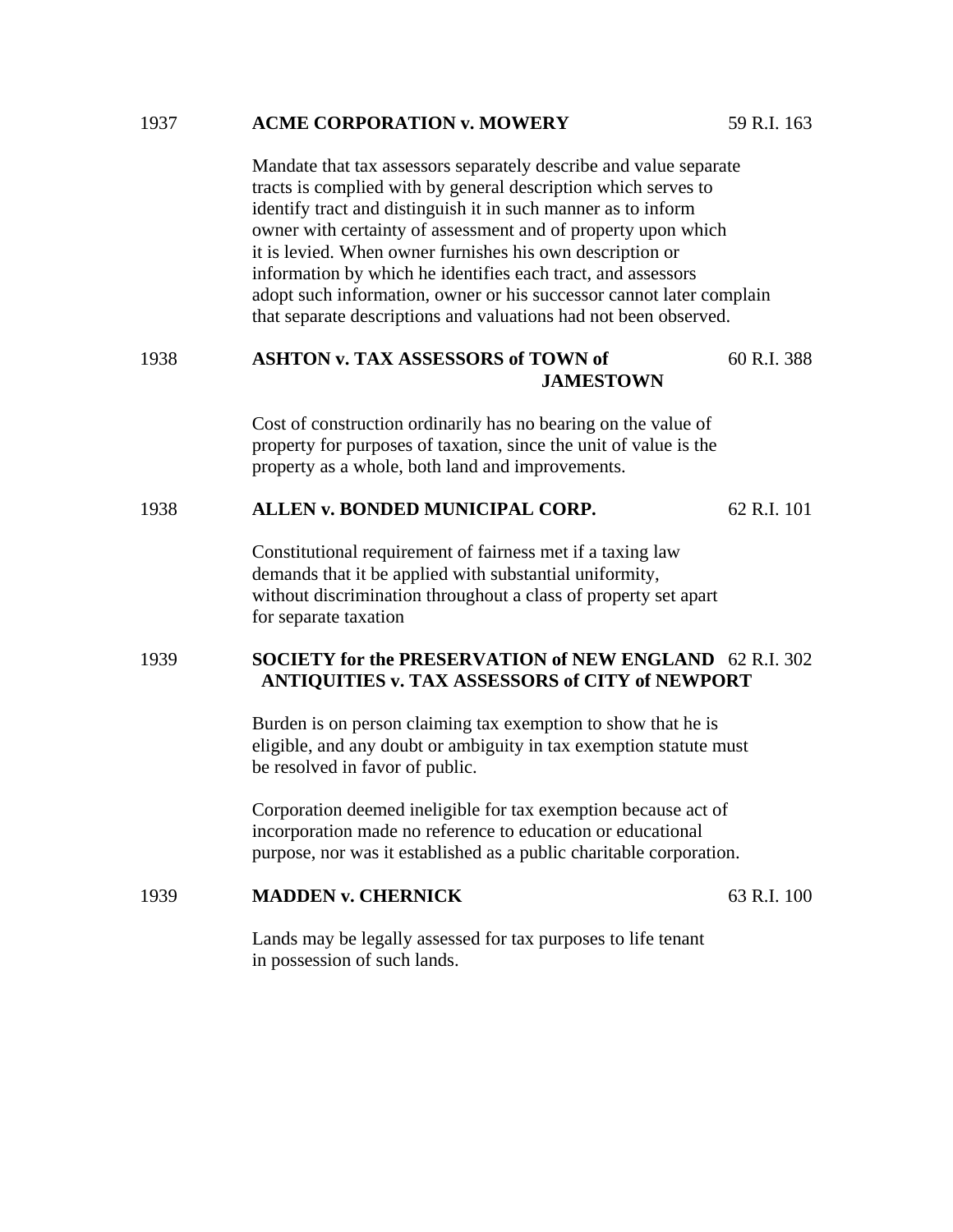#### 1939 **RATHBUN v. ALLEN** 63 R.I. 109

 A valid sale and conveyance of realty by a mortgagee to himself was an "alienation" within statute making taxes a lien on realty for two years after assessment, and realty could not be sold for town taxes which had been assessed more than two years before any attempt was made to enforce the tax lien.

# 1942 **KNIGHTS of COLUMBUS BUILDING ASSOCIATION** 67 R.I. 423  **of BRISTOL v. GORHAM**

Corporation seeking exemption as a fraternal organization had the burden of proving not only that its by-laws limited application of its income for charitable purposes, but its entire net income was actually applied exclusively for those purposes.

 A corporation is a business corporation if organized under statute relating to carrying on businesses for profit, and articles of incorporation contained no restriction on rights of stockholders to receive income on investments.

# 1948 **SISTERHOOD of HOLY NATIVITY v. TAX** 73 R.I. 445  **ASSESSORS of CITY of NEWPORT**

Under statute exempting from taxation buildings used for religious worship and the land upon which they stand, if exclusively for religious and educational purposes, a building devoted both to secular and exempted uses is not exempt.

#### 1951 **WEIMAR v. NEWMAN** 78 R.I. 221

 Tax exemption of professors and their families contained in Charter of Brown University when Brown had only professors, did not apply to later created grades of associate or assistant professor.

#### 1951 **SEMONOFF v. TOWN of WEST WARWICK** 78 R.I. 241

 Sovereign has power to make all taxes prior liens on all property of taxpayer over any other liens regardless that such liens may have attached prior to the time taxes were assessed.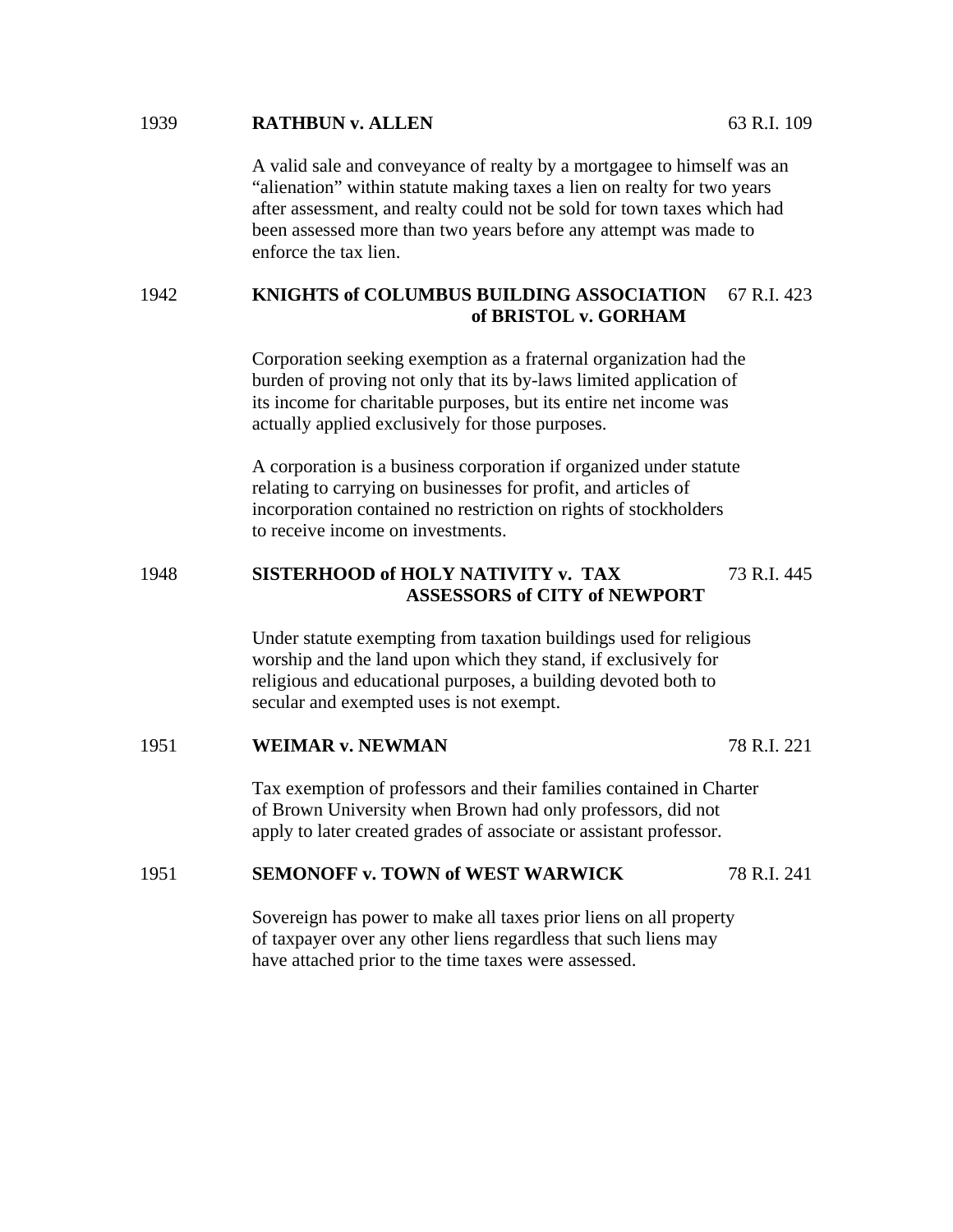#### 1954 **POWERS v. HARVEY** 81 R.I. 378

 Fraternity houses located on state-owned land, but owned by the respective fraternities, and used as dormitories, were not being used exclusively to perform a governmental function of the state in operating an educational institution, and thus were not exempt from taxation.

# 1956 **WHITMARSH v. GALLOTTA** 84 R.I. 234

 In determining the place of abode of the owner of personal property, the date used for determination of the twelve months next preceding was the date the property was assessed to owner, and not when assessor certified tax rolls to the collector.

## 1956 **BELL COMPANY of R.I. v. COTE** 84 R.I. 284

 In proceeding for relief from mill property assessment at a value allegedly in excess of full and fair cash value, sales of other mill properties in a fair market between a willing buyer and a willing seller were independent evidence of value.

## 1958 **SOCONY-VACUUM OIL COMPANY v. FRENCH** 88 R.I. 6

 In valuing oil refinery for purpose of real estate taxes, reproduction cost less depreciation method is admissible when there are no comparable sales.

## 1958 **RAMSDEN v. FORD** 88 R.I. 144

 Municipality was barred by statute of limitations from collecting personal property taxes, because the general assembly, due to its express power to collect taxes, enacted a statute expressly intending that the statute of limitations should apply to suits for collection.

# 1959 **EWING v. TAX ASSESSORS of TOWN of** 90 R.I. 86 **JAMESTOWN**

Under provision for optional methods for payment of tax, if taxpayer elects to pay in quarterly installments, a petition for relief from assessment of taxes must be filed within three months after the last day appointed for payment of first installment of tax without penalty.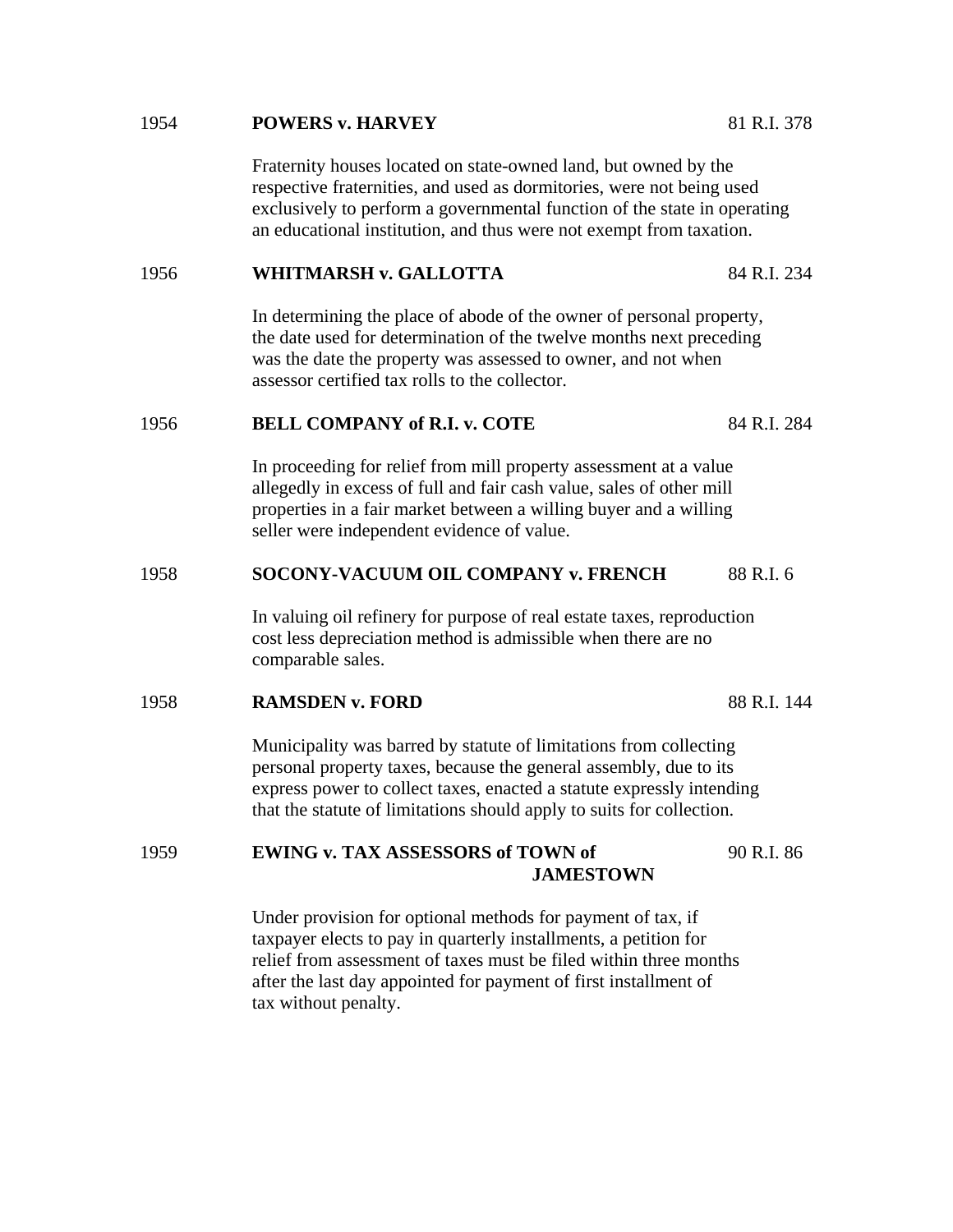#### 1960 **KNUTH v. BOARD of SEWER COMMISSIONERS** 91 R.I. 164

 Provision that real estate shall be assessed to the owners and that separate tracts or parcels shall be separately described and valued is satisfied by assessments by tract or parcel other than platted lots.

# 1961 **EWING v. TAX ASSESSORS of TOWN of** 93. R.I. 372 **JAMESTOWN**

Failure to reasonably comply with requirements, in describing and specifying valuation of tangible personalty in account of ratable estate filed with assessors, deprived superior court of jurisdiction to hear petition for relief from alleged overvaluation of taxpayer's realty, even though assessment of tangible personalty was not in dispute.

## 1961 **GENERAL FINANCE CORP. v. ARCHETTO** 93 R.I. 392

 Statutes granting tax exemptions to religious organizations or property held by them are not violative of the constitutional provisions respecting religious worship, equal protection of the laws, or taking of private property without just compensation.

## 1963 **SAYLES FINISHING PLANTS, INC. v. TOOMEY** 95 R.I. 471

 In order to contest assessment as excessive, the account which taxpayer has filed must have been so full, true and exact as to be something more than a generic classification amounting to nothing more than a mere generalization of taxpayer's personalty. Tax assessor cannot waiver this statutory requirement.

# 1964 **GENERAL FINANCE CORP. v. MARCHESI** 97 R.I. 392

 Provision for collection of tax from realty when assessment is mistakenly made to person not the owner, if recorded owner has notice of assessment, does not deprive recorded owner of property without due process.

# 1965 **PRESERVATION SOCIETY of NEWPORT COUNTY** 99 R.I. 592 **v. ASSESSORS of TAXES of CITY of NEWPORT**

Burden is on person claiming exemption from taxation to show that he is within terms of exemption statute.

 In this case realty and personalty taken and held for historical purposes by a historical society is exempt from taxation only if taken subsequent to passage of applicable statute.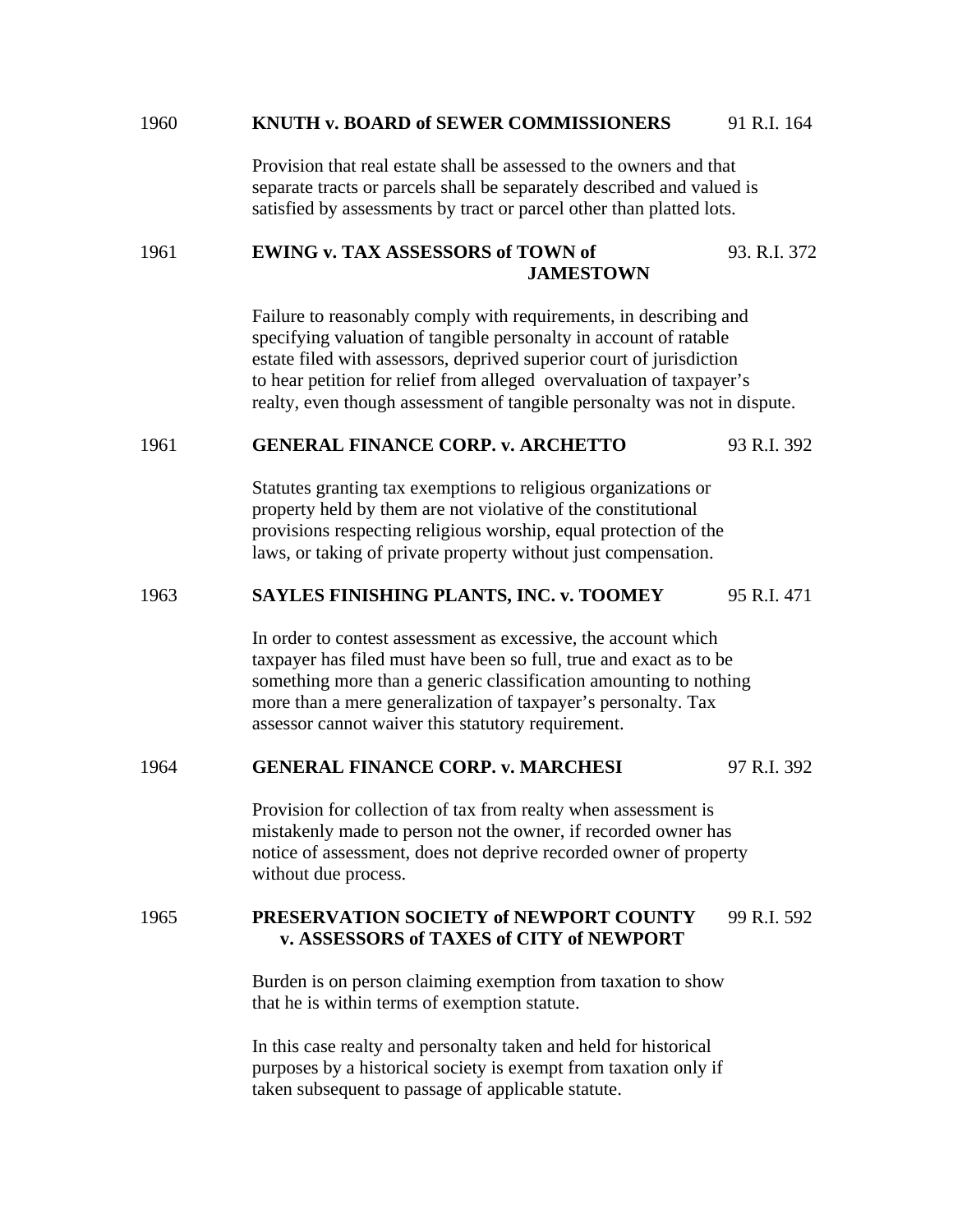#### 1967 **BROWN & SHARPE MFG. CO. v. COTE** 101 R.I. 668

 Certain kinds of ratable property, by positive legislative directive, can be taxed to the owner at the place where situated as if the owner resided there. The legislative directive overrides the provision that such property should be taxed in the city wherein the owner had his principal place of abode for the larger portion of twelve months.

#### 1967 **BERTOZZI v. KOLODZIEJ** 102 R.I. 161

When real property was held by trustee in "employees' trust" and was used for purposes of that trust, such property was statutorily exempt within exemption provision.

#### 1967 **EWING v. FRANK** 103 R.I. 96

 Although failure to file an account of all ratable property deprives superior court of jurisdiction on petition for relief from over-assessment, deficiencies by taxpayer in describing and specifying valuation of personal property does not deprive court of jurisdiction.

# 1968 **PRESERVATION SOCIETY of NEWPORT COUNTY** 104 R.I. 559 **v. ASSESSORS of TAXES of CITY of NEWPORT**

Act exempting the property of county preservation society did not require exclusivity of use of properties for purposes of the society, but rather intended to give broader exemption than that given to educational corporations.

# 1968 **EWING v. TAX ASSESSORS of TOWN of** 104 R.I. 630 **JAMESTOWN**

In this case relief from over-assessment of real property was denied, because taxpayer brought in account which, as to personal property, failed to describe and specify value of each ratable item. Under these circumstances the superior court was deprived of jurisdiction.

# 1969 **HEMINGWAY TRANSPORT, INC. v. TAX ASSESSOR** 105 R.I. 411 **of CITY of EAST PROVIDENCE**

Non-domiciliary state is permitted to impose ad valorem tax on interstate carrier if it can be shown that fleet of vehicles travels through state along fixed and regular routes, and basis of assessment is a just and equitable formula.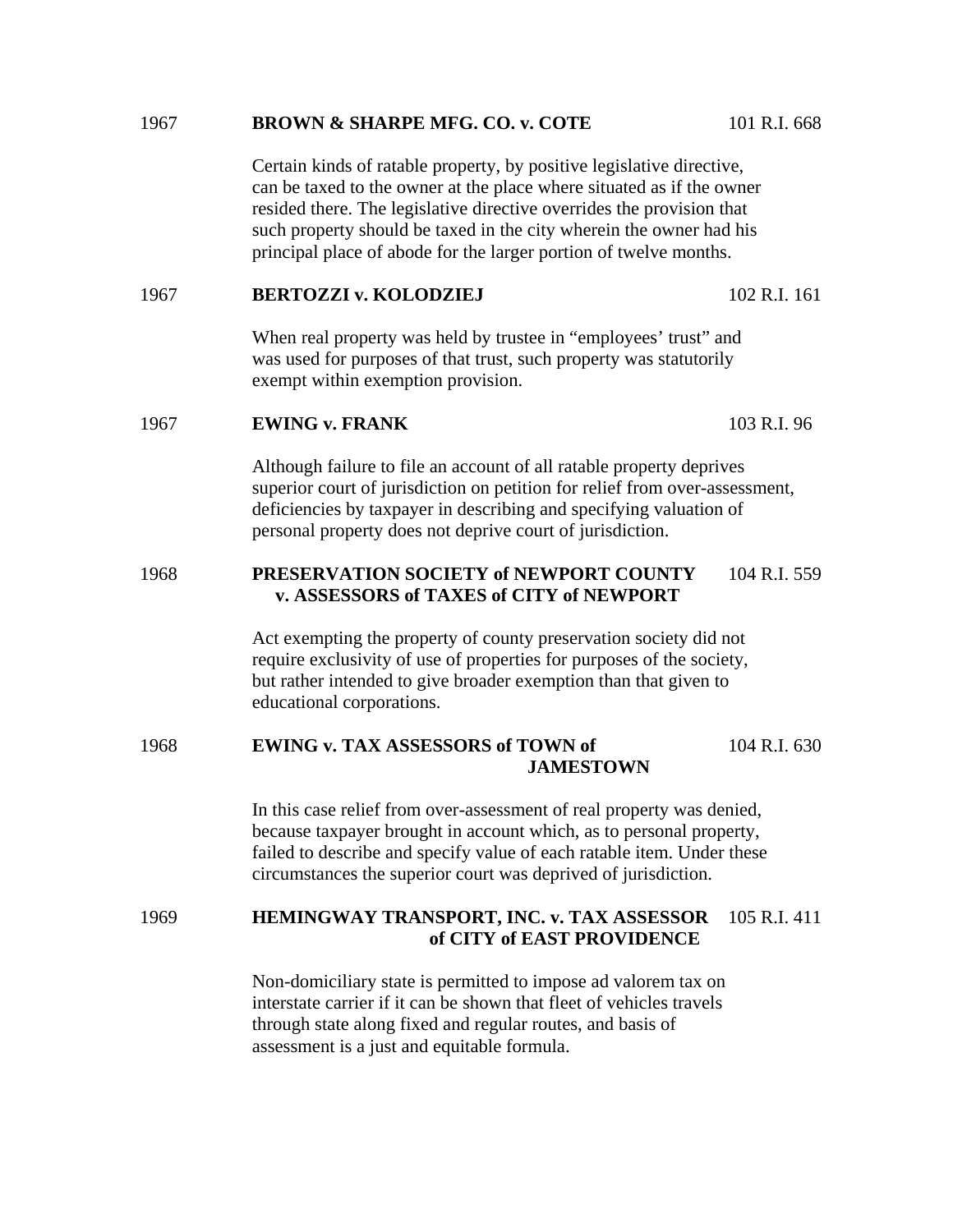# 1970 **WICKES' ESTATE v. STEIN** 107 R.I. 260 All personal property is subject to taxation unless specifically exempted. Executor or administrator is to be treated for taxation purposes as the owner of decedent's personal assets, and assets are not entitled to be tax exempt until actually distributed. 1971 **MURRAY v. ROCKAWAY BOULEVARD WRECKING** 108 R.I. 607  **& LUMBER COMPANY**  Regardless of whether tax is attacked on grounds of over-assessment or illegality, the taxing statutes provided exclusive relief to any person aggrieved by any assessment of taxes against them. 1973 **S. S. KRESGE COMPANY v. BOUCHARD** 111 R.I. 685 Petition to superior court for relief is the exclusive remedy available for relief from an alleged illegal assessment of taxes. 1974 **WOONSOCKET HOSPITAL v. LAGACE** 113 R.I. 95 Provision of hospital charter exempting its property from taxation if property is used for purposes set forth in the charter, including supporting the hospital, did not require exclusive use of real estate for hospital purposes as a precondition to entitlement to exemption. 1974 **PICERNE v. SYLVESTRE** 113 R.I. 598 Tax collector's deed is in the nature of an independent grant from the sovereign which bars or extinguishes all former titles, interests, and liens not specifically exempted, and the title conveyed is absolute. 1974 **KARGMAN v. JACOBS** 113 R.I. 696 Tax assessor is not bound by any particular formula, rule or method to ascertain fair market value of real estate. Use of reproduction cost approach can cause an excessive valuation unless costs are adequately discounted; reliance on capitalization of income approach should be closely scrutinized, because resulting mathematical calculations can lead to divergent results.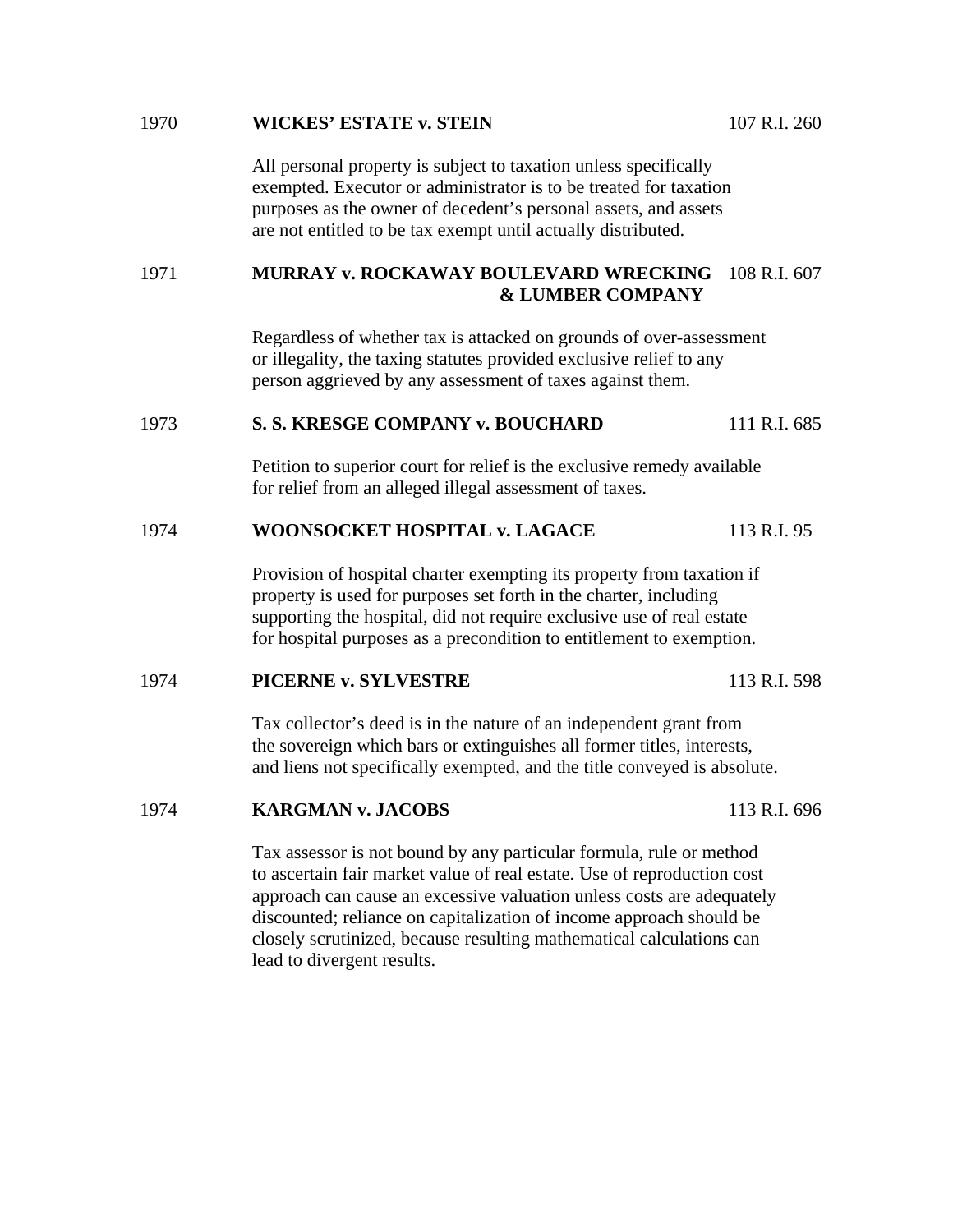# 1975 **MERLINO v. TAX ASSESSORS for the TOWN of** 114 R.I. 630 **NORTH PROVIDENCE**

Full and fair cash value is the fair market value. The fact that other properties in the same area as taxpayer's property were not revalued because property in question was sold, did not indicate they were assessed at a lesser percentage of fair market value.

# 1975 **GREEN ACRES REALTY, INC. v. ROCCHIO** 115 R.I. 407

 Respondents had no right to redeem property and no standing to challenge validity of tax collector's deed to property received by petitioners, who were seeking to foreclose all rights of redemption arising from tax sale, on ground that deed was not recorded within statutory period.

# 1976 **PRATT v. WOOLLEY** 117 R.I. 154

 Superior court in denying petition to foreclose taxpayer's right of redemption, was only empowered to declare prior title of owners to be reinstated, and had no jurisdiction to rule on validity of extraneous prior adverse claim arising out of prior tax sale or other collateral issues.

#### 1977 **ST. CLARE HOME v. DONNELLY** 117 R.I. 464

 Statutory remedy of petition to superior court by taxpayer aggrieved by assessment of taxes is exclusive remedy available; however a taxpayer whose property is tax exempt and not ratable is not confined to such a limited remedy.

#### 1977 **VAN ALEN v. STEIN** 119 R.I. 347

 An assessment of property that has been permanently removed from the taxing jurisdiction is an illegal assessment.

 In a case when no account is filed, it is the right and duty of the assessors to ascertain nature and extent of taxable property and to place a valuation upon it according to their best judgement.

 Challenge to taxable situs is challenge to legality of assessment which may be raised despite failure to file an account.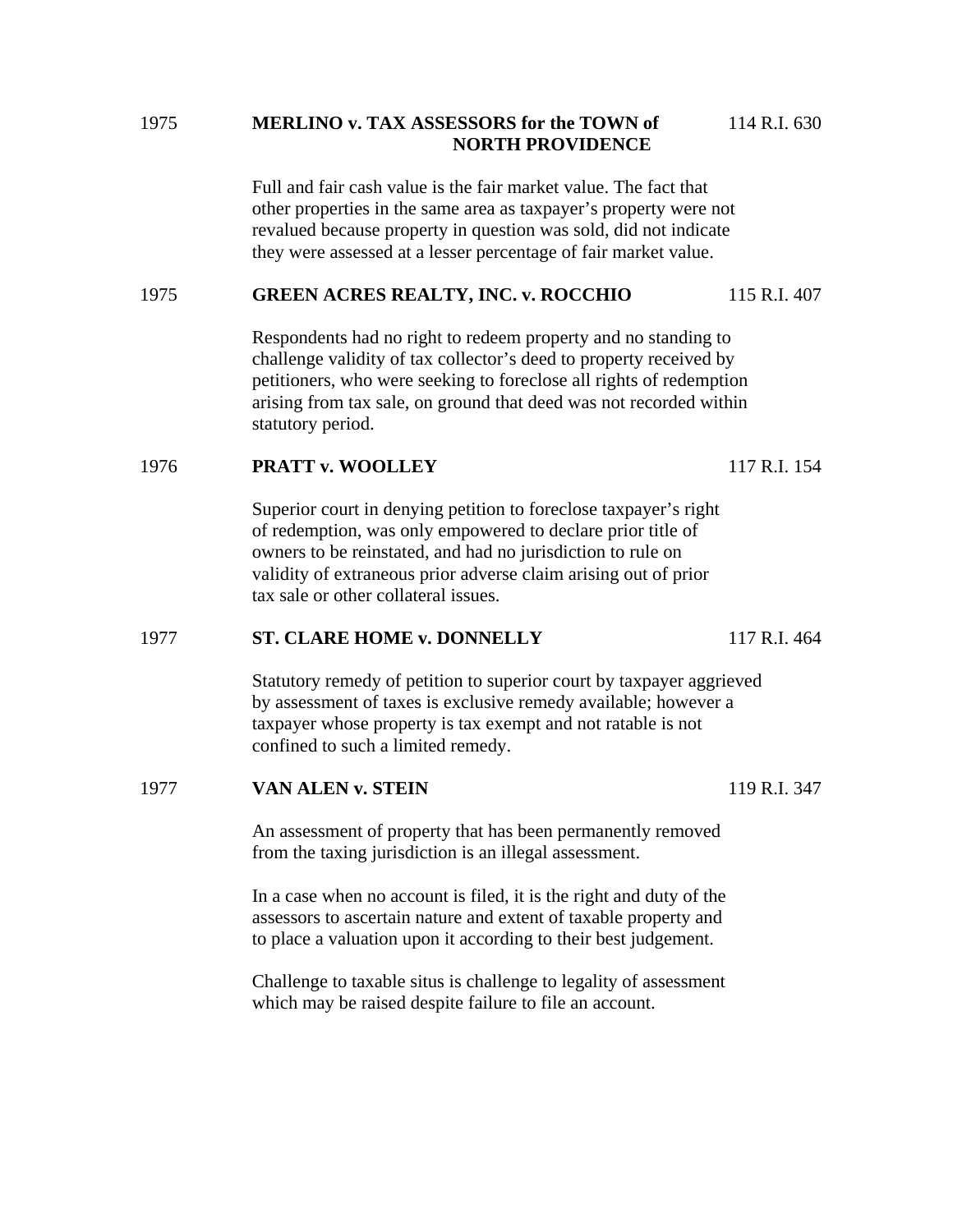## 1977 **ROSEN v. RESTREPO** 119 R.I. 398

 Once assessor has established property's fair market value, a discretionary act not bound by any particular formula, if he is assessing at less than 100 percent of value he must comply with constitutional directive that burdens of state be fairly distributed among its citizens and apply same percentage factor to each piece of property.

#### 1979 **ABEDON v. ABEDON** 121 R.I. 366

 When property settlement agreement provided that the husband should pay his wife the fair value of any liens on the real estate, husband was required to pay only the taxes which were due and owing at the time of signing the agreement, and not the taxes not yet certified.

# 1979 **FERNANDES REALTY CORPORATION v. LAGACE** 121 R.I. 513

 To sustain charge of disproportionate taxation petitioner must sustain burden of showing a systemic, intentional undervaluation of other property in the locality.

# 1979 **CIC – NEWPORT ASSOCIATES v. STEIN** 121 R.I. 844

 A mere mistake in valuation resulting in an excessive assessment does not amount to illegal taxation.

 The mere fact that assessing officers have proceeded on a fundamentally wrong basis or that the assessment is excessive is not alone sufficient to justify the intervention of the courts.

#### 1979 **PICERNE v. SYLVESTRE** 122 R.I. 85

 There is no requirement that tax sale purchaser take possession before laying claim to real estate purchased at tax sale. When taxpayers were seeking to convert permissive possession into outright ownership following tax sale, they were required to show some affirmative act constituting notice to tax sale purchaser that their occupancy was hostile to owner and they claimed property as their own.

# 1980 **MAGGIACOMO v. DI VINCENZO** 122 R.I. 615

 When a person aggrieved by assessment of taxes seeks redress in superior court, term "assessment" refers to entire plan or statutory scheme for imposition and collection of taxes, including calculation of the rate.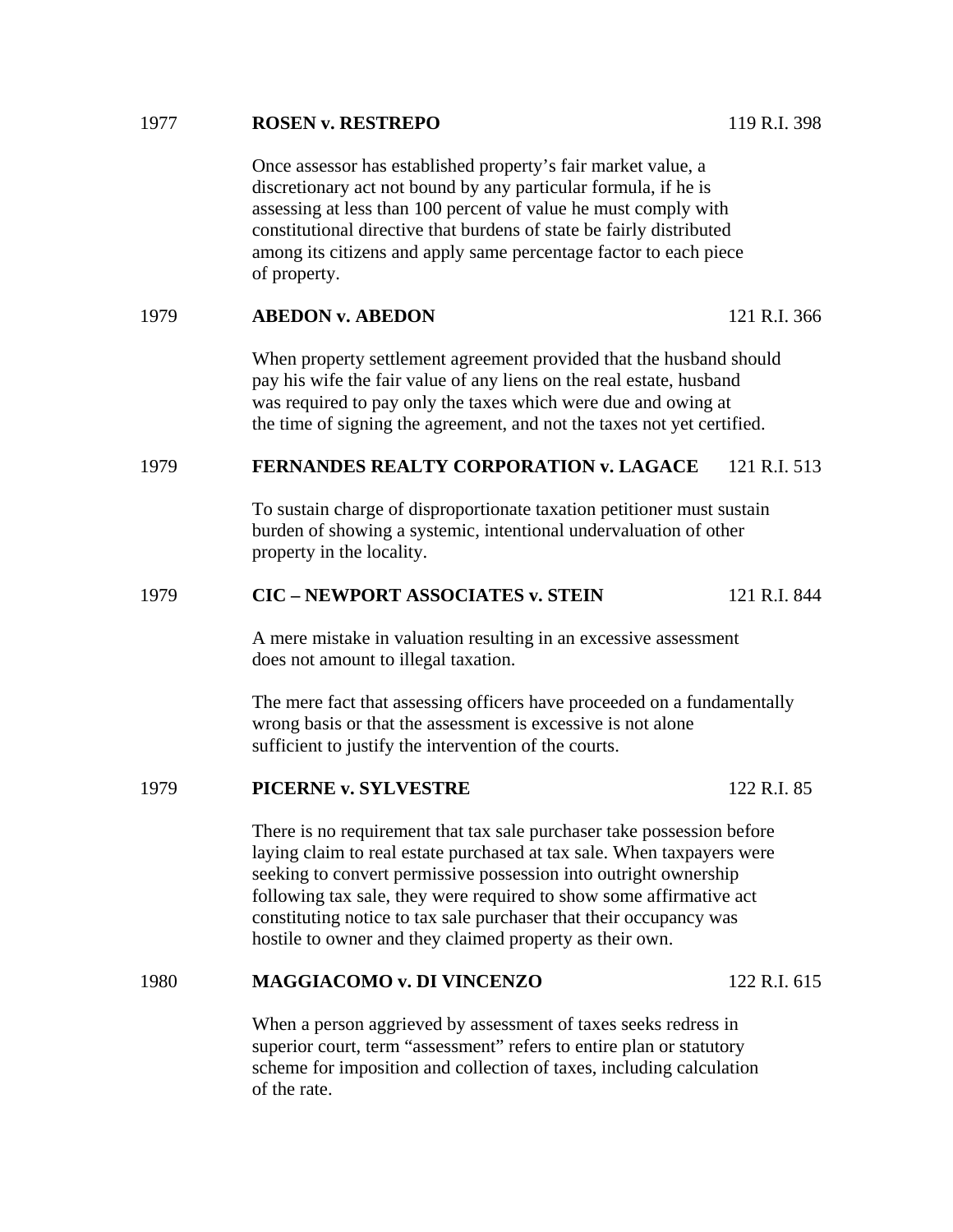# Held use of boarding school's dormitory was exclusively educational and thus exempt from taxation. Dormitory complex provided residences for faculty members, and actual occupation was required by the school's program in that it provided constant interaction between faculty and students as part of the educational process. 1982 **BASSETT v. DE RENTIS** 446 A.2d 763 Assessor's difficulty in collecting taxes from the owner of a camper or trailer did not justify assessing the campground operator under statute allowing taxing of agent of unknown owner, especially absent indication that operator tried to impede assessor. 1982 **CITY of PROVIDENCE v. KILLORAN** 447 A.2d 369 Right of tax exemption could not be claimed because of failure to tax property for a long period of time. Tax exemption cannot be implied for municipally owned property located in another municipality and used for a nongovernmental function. 1982 **ALBERTSON v. LECA** 447 A.2d 383 Once the purchaser of property at a tax sale has paid the tax collector the government interest is fully satisfied. When a former owner seeking to redeem is ready, willing and able to do so, the judge's discretion is to simply determine whether the party seeking to redeem is financially incapable of doing so. 1982 **OSTER v. RESTREPO** 448 A.2d 1268

 Federal regulations limiting the rent of an apartment complex, constructed in accordance with terms of the National Housing Act,

 When plaintiffs had received notice to file inventory of personal property owned and used, but when no tax had been assessed, statutory remedy of review of assessment was not adequate at law and did not foreclose seeking equitable relief.

are a relevant factor in the assessment of its value.

# 1980 **KARGMAN v. JACOBS** 122 R.I. 720

1980 **ORDER of ST. BENEDICT v. GORDON** 417 A.2d 881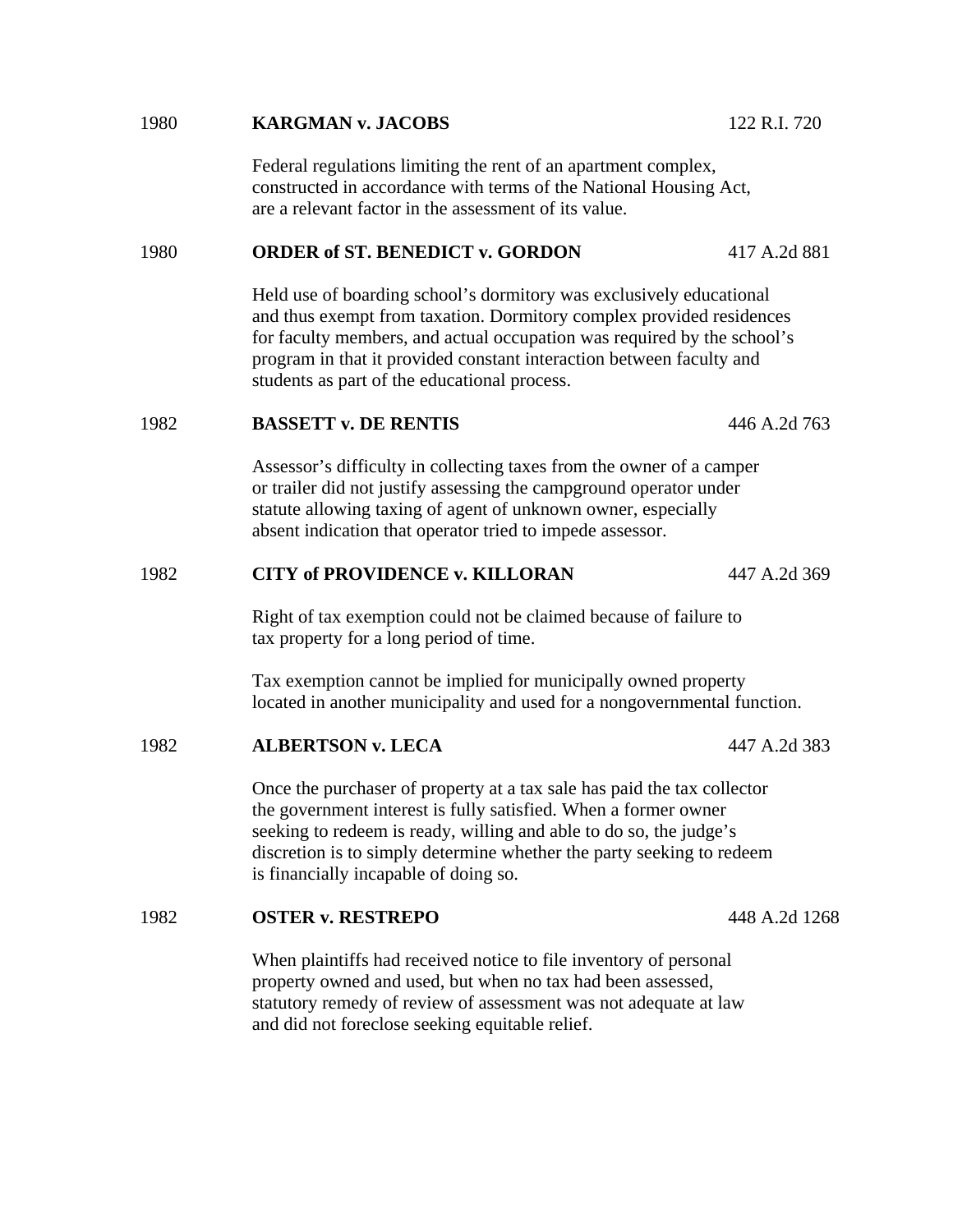# applied correct rule of law by adopting comparable sales method in valuing property as forest land. 1985 **LAW v. LAW TRUCKING COMPANY** 488 A.2d 1225 Statute permitting petition in superior court by persons aggrieved on any ground whatsoever by assessment of taxes against them in any city or town is exclusive remedy for tax grievances. 1985 **LOWRY v. FARAONE** 500 A.2d 950 The town assessor's approach to assessment of land only, without revaluing structures on land, and separate listings of valuation of land and buildings on the tax roll did not result in assessment of real estate beyond its full and fair cash value. 1986 **R.I. RECREATIONAL BUILDING AUTHORITY v.** 505 A.2d 1139  **EAST GREENWICH FIRE DISTRICT**  Statute exempting property belonging to the state from taxation did not mandate tax-exempt status in favor of building authority, whose own enabling act contained no specific tax-exempt provision, and which property was being leased to the state. 1986 **SLEBODA v. HEIRS at LAW of HARRIS** 508 A.2d 652 Right of redemption subsequent to tax sale may be extinguished after one year from date of tax sale, or by adverse possession by tax sale purchaser for statutory period. 1986 **DE ZAHARA v. WEISS** 516 A.2d 879 Purchaser of property was "aggrieved person", and proper party to seek relief from tax assessment. Although purchaser was not the owner on the date of assessment, purchaser was the one from whom taxes would be collected 1987 **RHODES ASSOCIATES v. CITY of WOONSOCKET** 523 A.2d 878 Successor-in-interest could only redeem property by payment of all taxes, including amount for which property was originally purchased and all sums accruing subsequent to that time to date of redemption, together with statutory penalties.

On landowner's petitions for relief from assessment, trial justice

1985 **AJOOTIAN v. HAZARD** 488 A.2d 413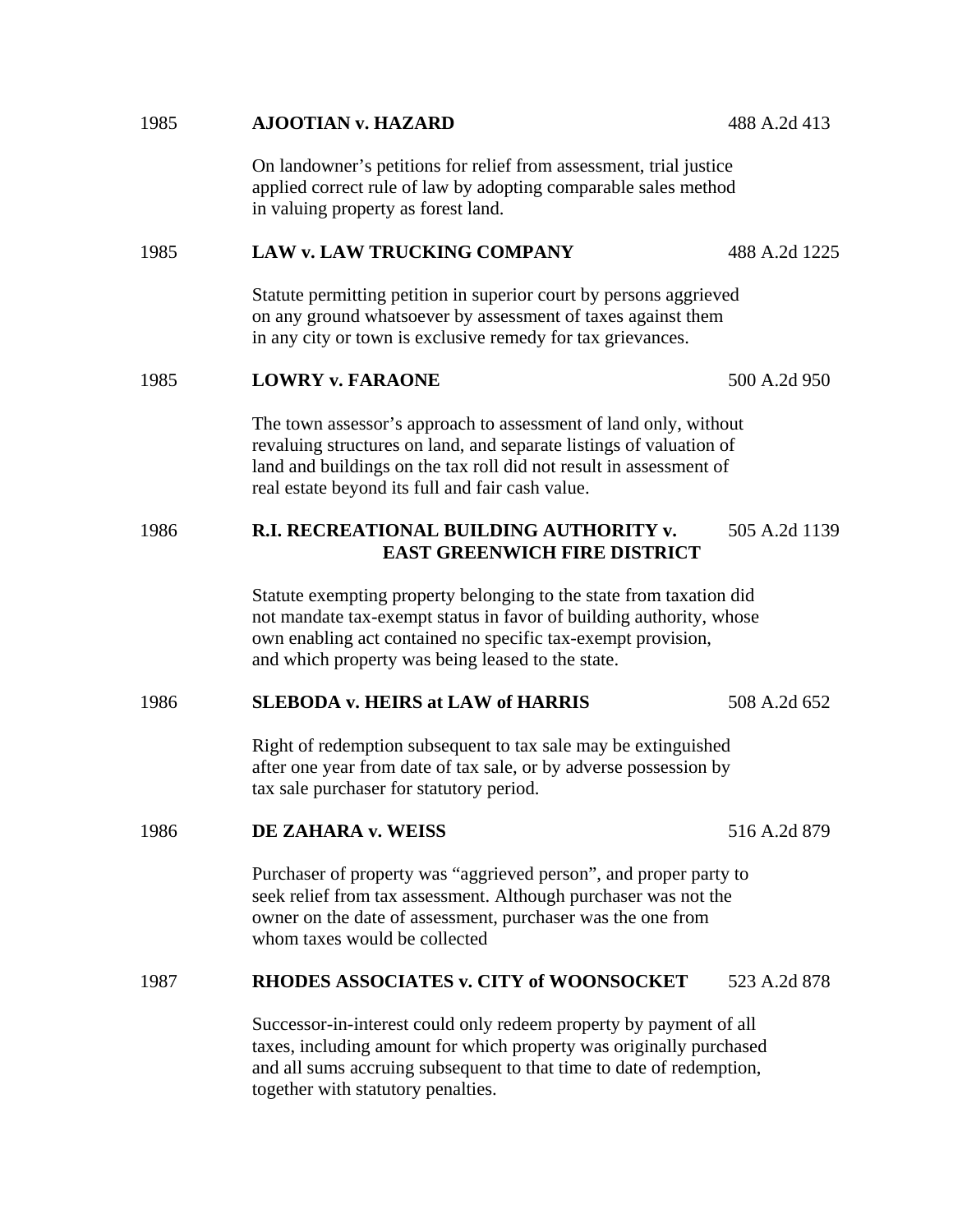# Life estate in land, which produced no income, will not require life tenant to pay ordinary taxes or special assessments when deed that created life estate placed no such burden on life tenant. 1988 **NORTHGATE ASSOCIATES v. SHOREY** 541 A.2d 1192 Taxpayer, who continued to pay annual taxes "under protest", could not rely on single petition for relief to serve as basis for challenge to all subsequent annual assessments, even though assessment for first tax year was determined to be excessive. 1988 **PICERNE v. DI PRETE** 542 A.2d 1101 Reassessment performed because inequities existed with regard to parcels in question due to selective assessment was itself selective and therefore unlawful, when no general effort was made to reassess any other property in taxing district. 1988 **OSTER v. TELLIER** 544 A.2d 128 Absent showing that assessor had improper motivation for inequitable assessments of tangible personal property, since not all other personalty located in town was taxed assessments were illegal, rather than void, thus taxpayers were not entitled to rebate of entire tax paid but rather excessive tax paid was subject to remittance. 1989 **ASK PROPERTIES v. OLOBRI** 565 A.2d 873 Failure of property tax certificate, issued by town at time of sale of real property, to reflect taxes that had been assessed against property, but were unascertainable because actual computations were not yet made, did not deprive town of lien relating to those taxes. 1989 **ROGER WILLIAMS GENERAL HOSP. v. LITTLER;** 566 A.2d 948 **RHODE ISLAND HOSPITAL v. LITTLER**

1988 **KOSZELA v. WILCOX** 538 A.2d 150

Provisions of hospitals' state charters that granted taxation exemption for real and personal property only extended to property owned by hospitals, and charters did not prohibit assessment of taxes against equipment leased by hospitals.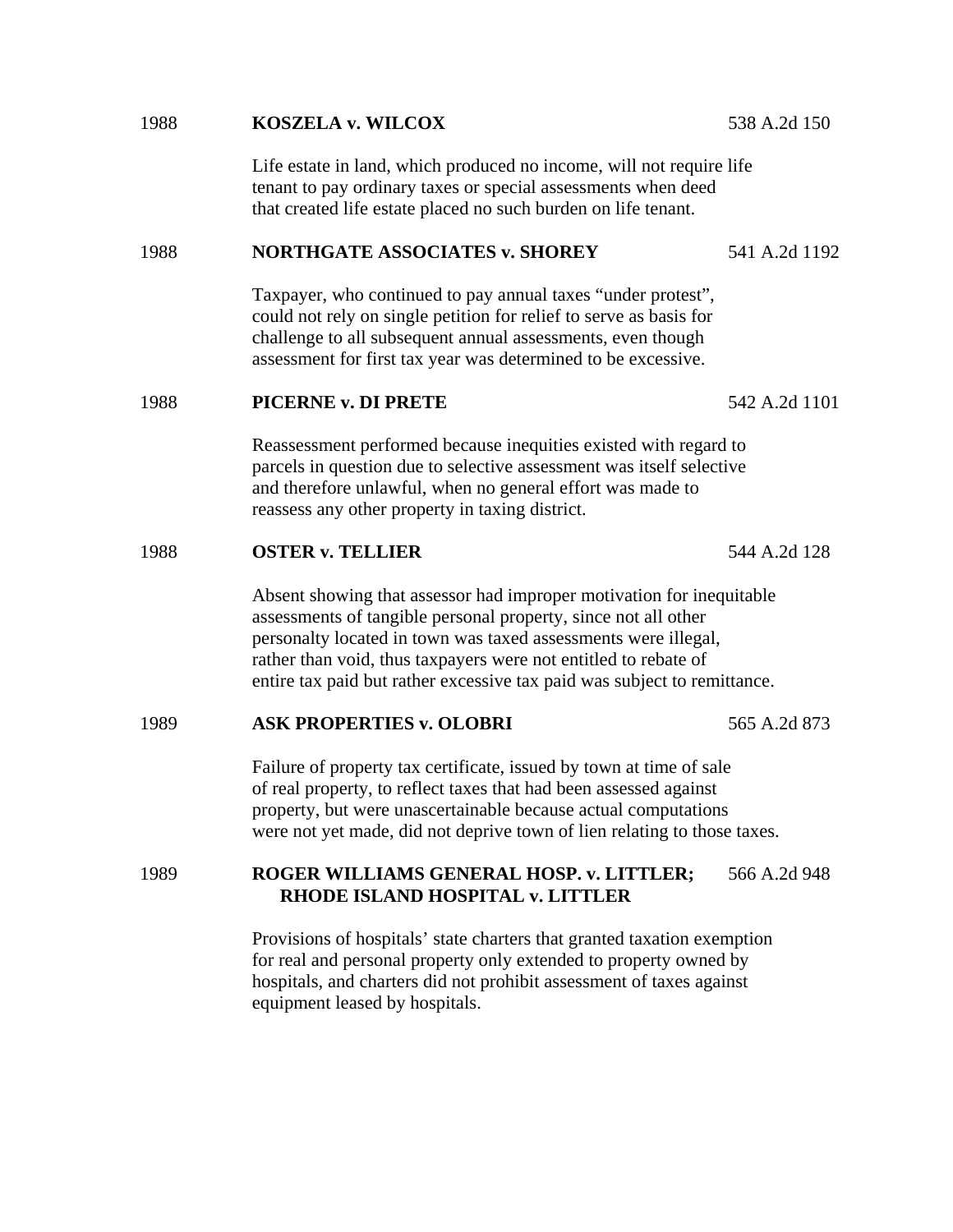#### 1990 **BURRILLVILLE RACING ASSOCIATION v. TELLIER** 574 A.2d 749

 Functional obsolescence, for taxation purposes, is lack of utility or desirability of part or all of a property inherent in the improvement, and property that is not functioning efficiently for purpose to which it is put. Land is not depreciating asset for taxation purposes.

#### 1990 **PEPIN v. DONOVAN** 581 A.2d 717

 City's authority to commence action for collection of unpaid motor vehicle excise taxes permitted it to maintain suit against someone who was not a resident of state.

# 1991 **INN GROUP ASSOCIATES v. BOOTH** 593 A.2d 49

 Tax assessments made outside of state law are illegal, regardless of whether identifiable and acceptable methods of appraisal are used.

 Time-Share Act required assessment of entire time-share condominium development, rather than assessment of individual time-share units.

#### 1991 **DENAULT v. FITZGERALD** 593 A.2d 453

 Statute requiring assessor to continue open space land designation upon certification by new owner that land continues its use as open space land confers no discretion to assessor, but also did not entitle purchaser to automatic continuance of open space classification.

#### 1991 **DRISCOLL v. KARROO LAND COMPANY, INC.** 600 A.2d 722

 Right to redeem property sold at tax sale exists up to time petition to foreclose is pending in superior court.

 Purchaser of property at tax sale was entitled to rents collected between expiration of statutory time and time when realty was redeemed by owner.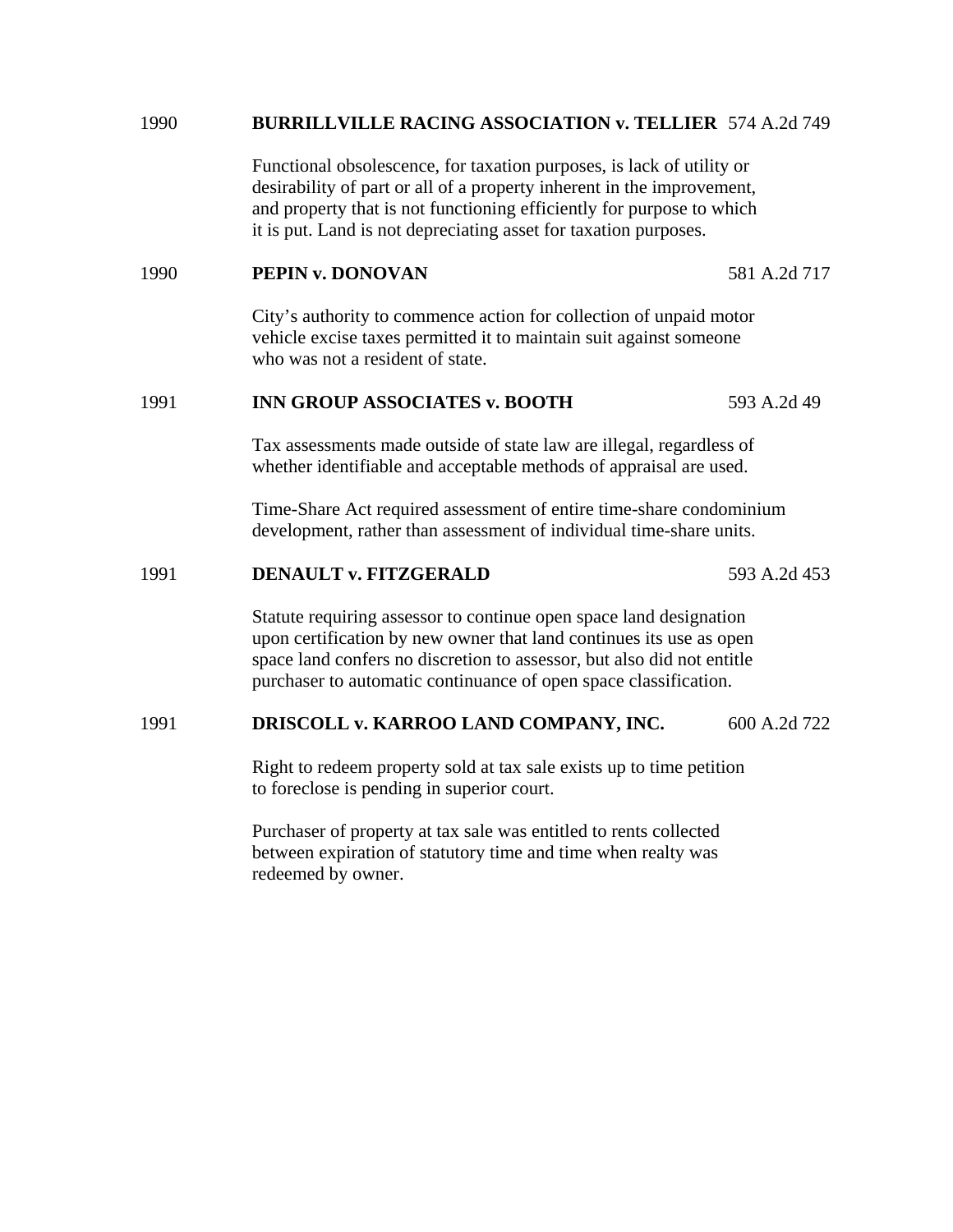# 1992 **CABANA v. LITTLER** 612 A.2d 678

 Supplemental tax levied by city violated its own ordinance, thus rendering the tax illegal.

 Grant of authority to municipalities to amend their budgets does not imply authority to levy additional taxes or amend levy, and public policy does not support allowing city to levy a supplemental tax violative of city ordinance.

 Taxpayer suit can be maintained as class action despite exclusive statutory remedy for illegal tax.

# 1992 **COMPUTER ASSOCIATES INTERN., INC. v. CITY of** 615 A.2d 467  **EAST PROVIDENCE**

"Custom" computer software, involving intangible service element that distinguished it from ready-to-execute computer software programs, licensed by taxpayer to Rhode Island corporation was intangible personal property not subject to personal property taxation.

# 1992 **HASHWAY v. SHAWMUT BANK** 615 A.2d 1021

 A mortgagee may conduct a foreclosure sale on property which already had been sold pursuant to a tax sale to collect delinquent taxes on the property. A tax sale does not destroy the mortgage; neither the superiority of the tax lien nor the sale held by the city extinguished the bank's mortgage.

# 1993 **FERLAND CORPORATON v. BOUCHARD** 626 A.2d 210

 Using income approach rather than cost approach to determine fair market value of federally subsidized apartment complexes in tax dispute was not clearly wrong; prudent buyer of properties would have been interested in gains that could be realized from capital investment rather than replacement costs.

#### 1994 **WALLIS v. MAINVILLE** 639 A.2d 61

 Taxpayers who own lots in subdivision were liable for taxes on open space land that developer conveyed to owners association, notwithstanding that owners failed to legally establish association as nonprofit corporation.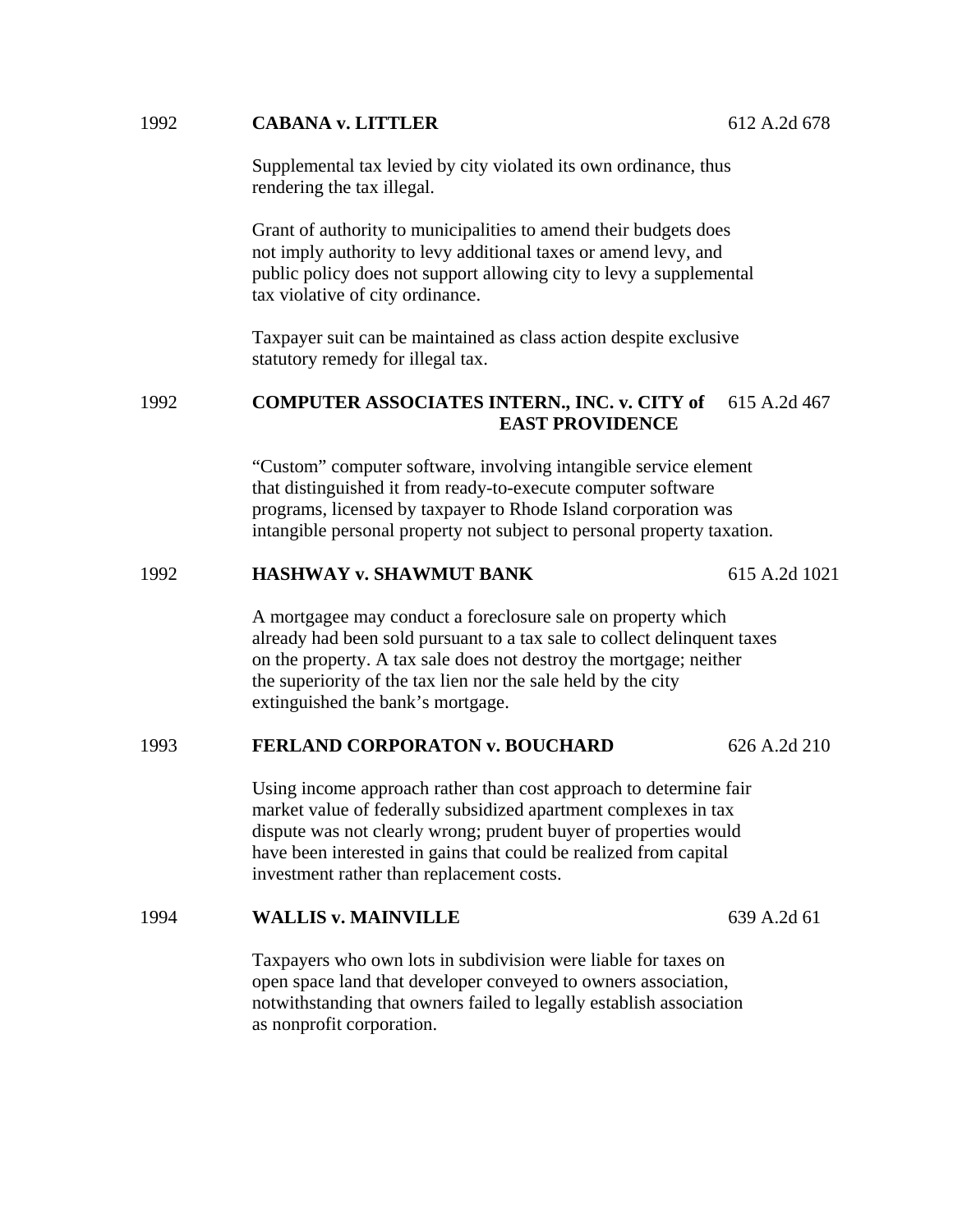# 1994 **ASHNESS v. BURR'S LANE ASSOCIATES** 640 A.2d 522

 Purchaser of property at tax sale was entitled to net rents beginning from  $13<sup>th</sup>$  month following tax sale to the date of redemption, irrespective of purchaser's control or management of property.

## 1995 **ZEUS REALTY COMPANY v. JARAL REALTY, INC.** 653 A.2d 70

 Notice of action to foreclose rights of redemption to property sold at tax sale was premature in that it was sent before setting of return date and before presentation of title examiner's report to superior court.

# 1995 **NOS LTD. PARTNERSHIP v. BOOTH** 654 A.2d 308

 Time-Share Act requires assessment to be based on entire time-share development, rather than individual suites.

 If taxpayer challenges either legality of assessment or claims that assessor used inappropriate fair market value burden will be on taxpayer to present evidence of fair market value.

# 1995 **MURRAY v. SCHILLACE** 658 A.2d 512

 Deletion of single letter from interior of owner's name in petition to foreclose lien in notice given to owner and original mortgagee was not substantial and misleading, such that subsequent holder of mortgage would be entitled to relief from final decree foreclosing any rights of redemption.

#### 1995 **ROCK RIDGE LTD. v. ASSESSOR OF TAXES** 667 A.2d 778

 By failing to file account of all ratable property taxpayer owned, taxpayer failed to satisfy condition precedent to allow it to challenge real property tax valuation on its merits.

 Published notice of real property tax assessment was not required to reveal consequences of failure to file account.

# 1996 **PHOENIX REALTY v. R.I. DEPCO** 669 A.2d 544

 Since tax sale was invalid, the redemption price paid by the buyer should be returned minus the amount of any taxes that the buyer would have been obligated to pay if the buyer had retained unchallenged possession of the property.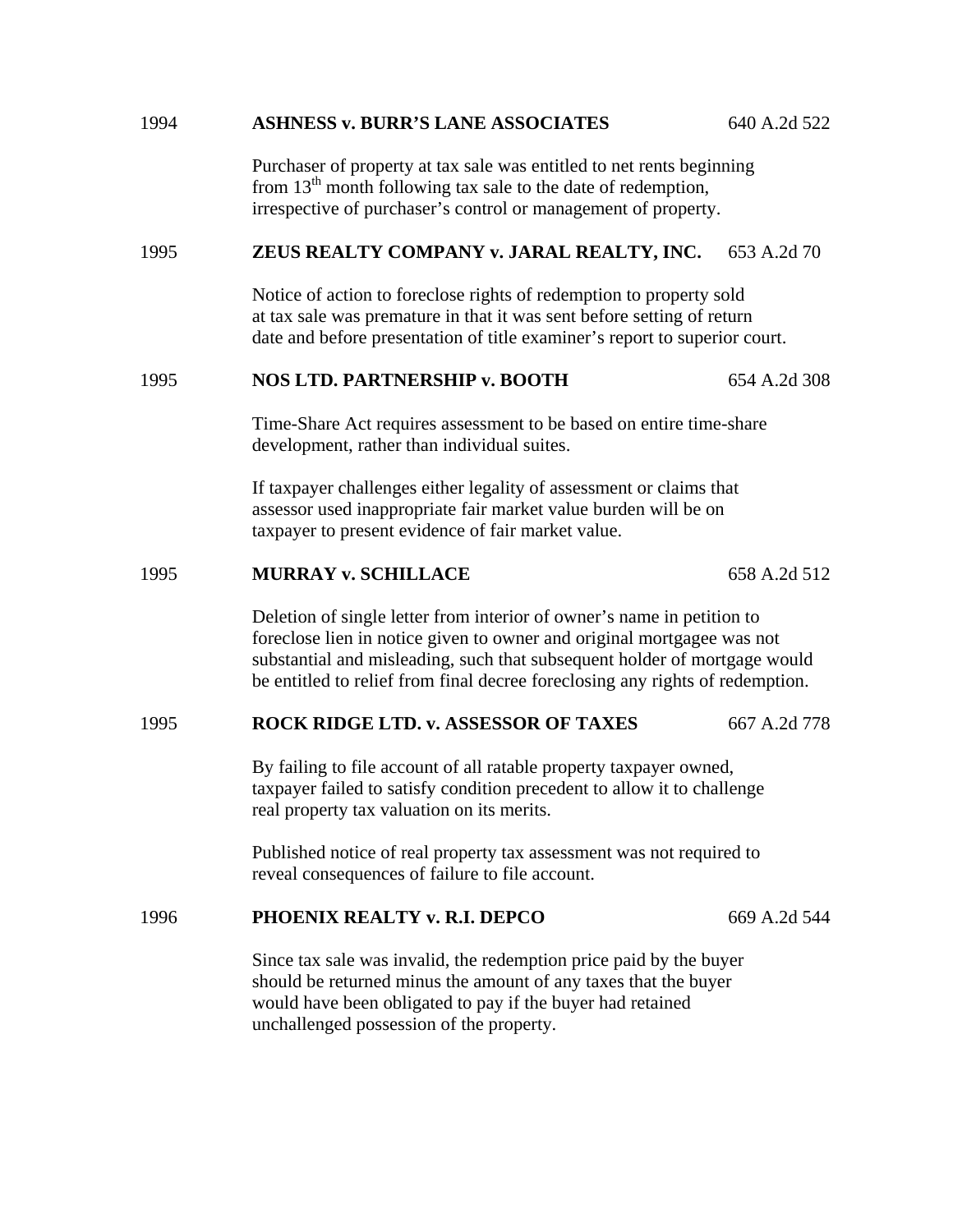# Taxpayer's failure to file account did not deprive superior court of subject-matter jurisdiction over question of valuation of real estate in petition for relief, but amounted to failure to comply with condition precedent which could not be raised by assessor for first time on appeal. 1996 **MC KEE v. BOUCHARD** 674 A.2d 378 City council's affirmance of prior decision of tax assessment review board was final decision of any local administrative appeal for filing purposes. Petition challenging property tax assessment was insufficient since owner failed to file a complaint with respect to each tax year as required. 1996 **L. BRAYTON FOUNDRY BLDG., INC. v. SANTILLI** 676 A.2d 1364 Statute authorizing tax sale is to be strictly construed in favor of owner. Failure to fully comply with notice provisions invalidates attempted tax sale which was not binding on owner of note and mortgage to whom no notice of sale was given. 1996 **WICKES ASSET MANAGEMENT, INC. v. DUPUIS** 679 A.2d 314 Tax assessor may carry over same fair market value finding from one

 tax assessment date to the next, without regard to changes in condition of property or in market conditions, until assessor is required to conduct its decennial revaluation.

 Property owner's degree of fault with respect to determining condition of taxable property is beyond scope of assessor's inquiry, and presiding trial justice cannot consider cause of deterioration in reviewing propriety of assessment.

# 1997 **RHODE ISLAND HOSPITAL v. CITY of PROVIDENCE** 693 A.2d 1040

 Even though a portion of property owned by hospital is leased to private entities, since rental income is deposited in general accounts and used for operating and maintenance expenses of hospital, the entire property is exempt from taxation.

1996 **CHASE v. BOUCHARD** 671 A.2d 794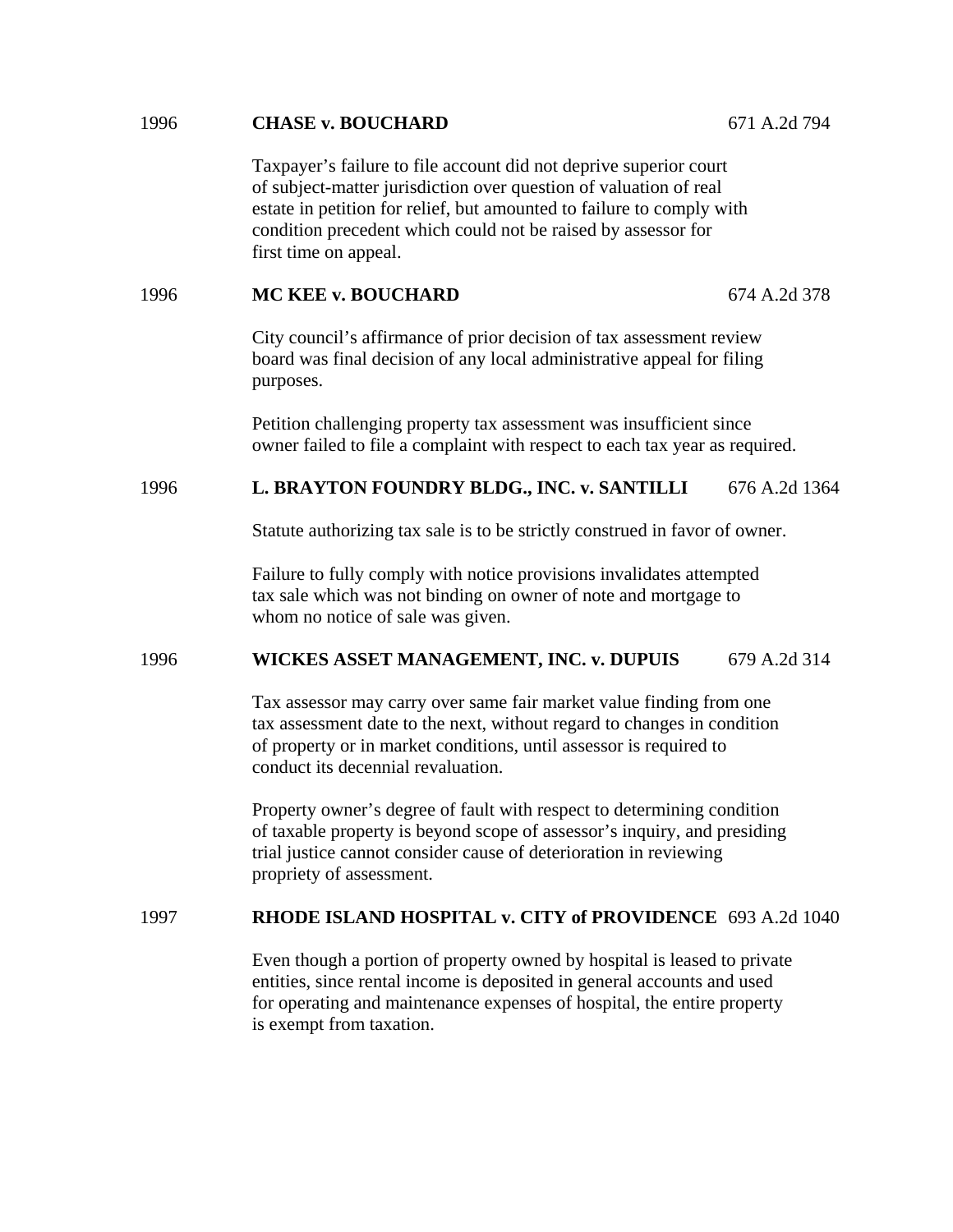# 1997 **LANDFILL & RESOURCE RECOVERY, INC.** 703 A.2d 602 **v. GELINAS**

Property owner was entitled to review of assessment of its property to determine if assessment was made at full and fair cash value even though owner had failed to file an account.

# 1998 **NUNES v. MARINO** 707 A.2d 1239

 Taxpayers who voluntarily withdrew their property from farmland program were required to bring appeal from imposition of land use change tax pursuant to statute authorizing petition for relief from assessment.

#### 1999 **COHEN v. HARRINGTON** 722 A.2d 1191

 Since motor vehicle tax, that varied according to each municipality's personal property tax rate, was still based on the value of the motor vehicle rather than the extent or manner of its use, it was a property tax rather than an excise tax.

## 1999 **FITZPATRICK v. TRI-MAR INDUSTRIES** 723 A.2d 285

 City's failure to note the tax lien that was on the original parcel, that was ultimately subdivided into six lots, on tax certificates for smaller lots resulted in discharge of lien.

 Sale of property made more than three years after assessment of tax lien, but before an attempted enforcement, serves to block the enforcement.

#### 1999 **JACOBER REALTY TRUST v. NEARY** 723 A.2d 292

 Taxpayer that has failed to file a complete account as required, may seek relief from property tax assessment if it can prove either that the real estate has been assessed at a value in excess of the value at which it was assessed on the last preceding assessment day or that tax assessed is illegal in whole or in part.

# 1999 **ROBERT P. QUINN TRUST v. RUIZ** 723 A.2d 1127

 City's failure to serve remaindermen with notice of tax sale of property owned by life tenant, subject to remaindermen's interest, invalidated sale with respect to all interested parties.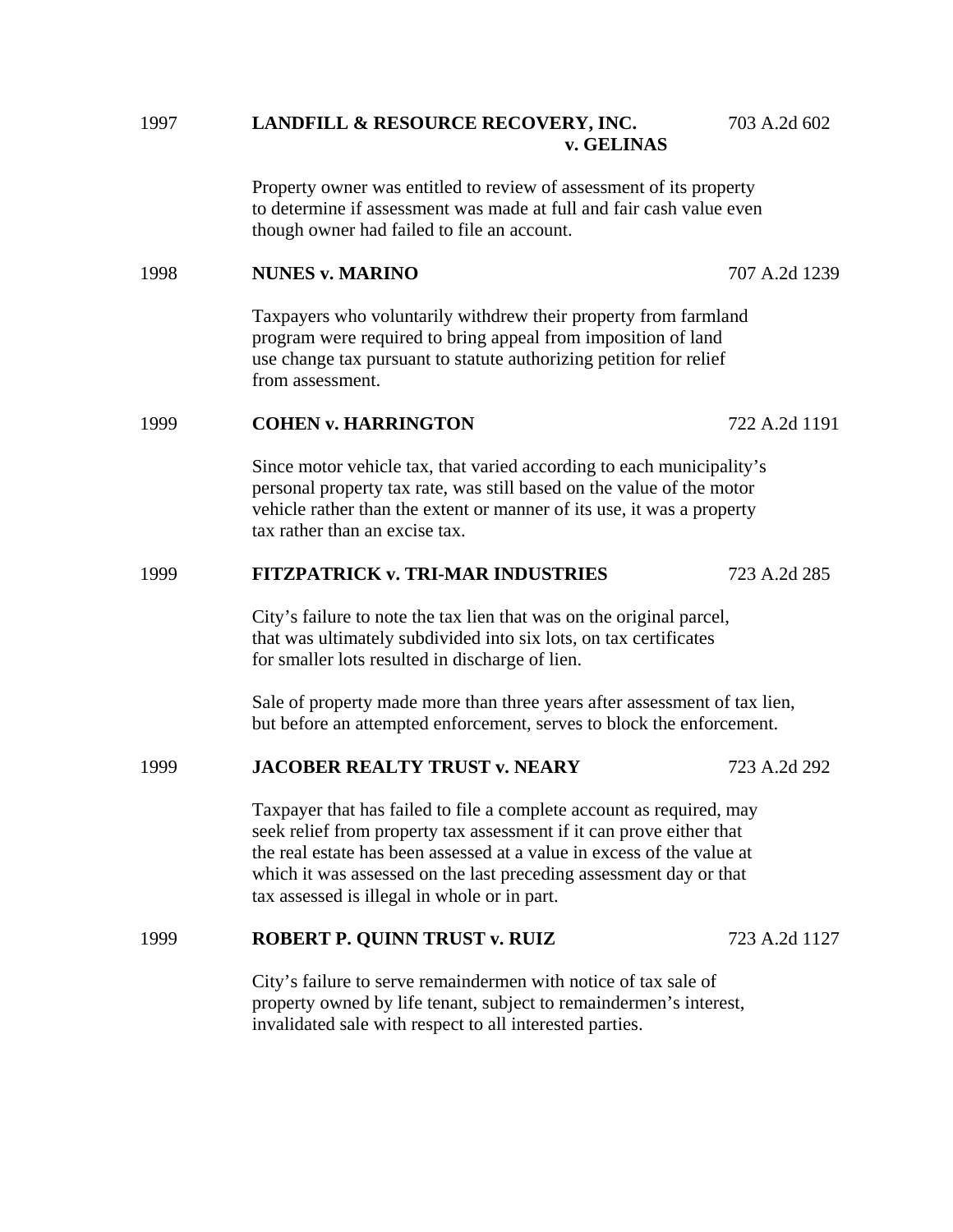#### 1999 **FLEET CREDIT CORPORATION v. FRAZIER** 726 A.2d 452

 Under rule of strict statutory construction it was determined that computer equipment that was owned by credit corporation, leased to nonprofit taxpayer, and used for educational purposes was not exempt from taxation

# 1999 **NATIONWIDE LIFE INSURANCE CO. v. ANNARINO** 727 A.2d 200

 Superior court should have abstained from ruling on mortgagee's petition to remove city tax lien, which had been issued against mortgagor before foreclosure, until bankruptcy court adjudicated effect of mortgagor's default under bankruptcy plan on city's tax lien.

#### 1999 **CAPITAL PROPERTIES, INC. v. STATE** 749 A.2d 1069

 It is not illegal per se when the tax authorities correct past inequities without a general revaluation, but when they act out of improper or discriminatory motives the legitimacy of the revaluation process ends.

 City's reassessment and imposition of back taxes based solely upon the condemnation value of one other piece of property was selective, arbitrary, and illegal.

#### 2000 **CUMMINGS v. SHOREY** 761 A.2d 680

 Revaluations are not void and tax levies are not illegal merely because they result from delayed process.

 Certifications by tax assessor of town-wide revaluation are directory not mandatory, thus assessor's failure to perform did not render entire tax structure illegal. Statutory remedy for relief from tax assessment did not provide remedy for late or failed certification.

# 2001 **FINNEGAN v. L.K. GOODWIN CO., INC.** 768 A.2d 422

 Tax sale purchaser who held two tax sale deeds on same property from two separate tax sales could not foreclose delinquent taxpayers' rights of redemption after they redeemed property at issue by purchasing one redemption deed with quitclaim covenants from purchaser by paying purchaser amounts due under first tax sale deed.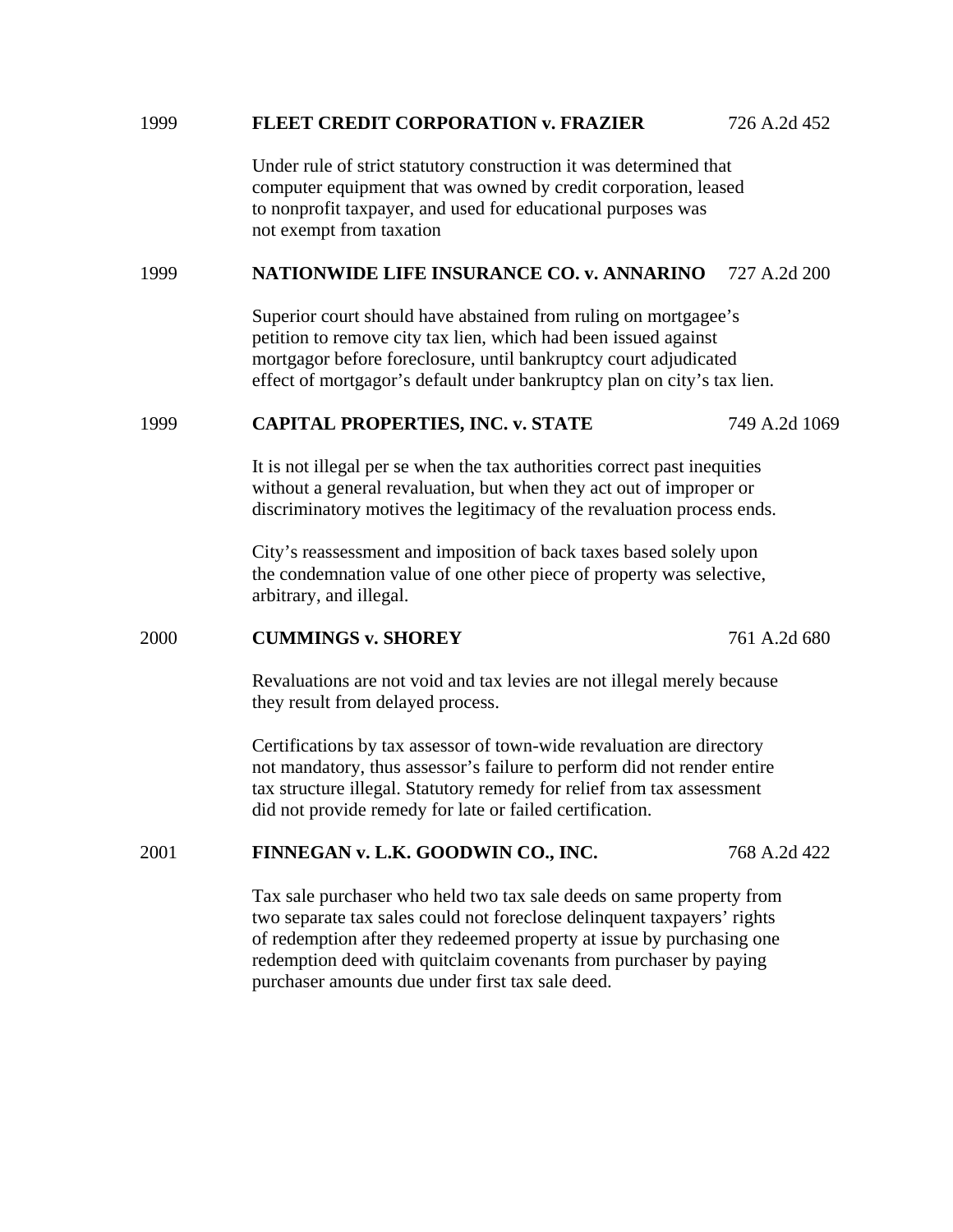## 2001 **FINNEGAN v. BING** 772 A.2d 1070

 In a tax sale a city collector may sell the whole title only in the event that no person offers to take a smaller portion of the title, and yet pay the full amount of unpaid taxes and charges.

 In hearing a petition to foreclose rights of redemption, a superior court justice may not invoke equitable jurisdiction.

# 2001 **LIFESPAN CORPORATION v. CITY of PROVIDENCE** 776 A.2d 1061

 When corporate administrative offices were used to manage both hospital and non-hospital entities, office equipment and furniture at these offices were not exempt from taxation because not held exclusively for a hospital .

## 2001 **FINNEGAN v. SEASIDE REALTY TRUST** 777 A.2d 548

 Former property owner's and trustee grantor's failure to receive notice of tax sale did not invalidate tax sale or subsequent foreclosure of right of redemption, when grantor did not record trust instrument and owner did not record lease and attached purchase option.

#### 2001 **DELTA AIRLINES, INC. v. NEARY** 785 A.2d 1123

 Rule of strict construction of statutory tax exemptions is not to be applied so as to defeat a clear legislative intent to grant a particular exemption.

 Tax-exempt status of leased property is governed by status of its owner, and, therefore, property owned by a tax-exempt entity is exempt even when the property is in the possession of a nonexempt entity.

# 2001 **HARVEY REALTY v. KILLINGLY MANOR** 787 A.2d 465  **CONDOMINIUM ASSOCIATION**

 Condominium association was not a "taxpayer" entitled to statutory notice of tax sale of four condominium units, but as an interested party was entitled, under due process principles, to some form of notice of tax sale.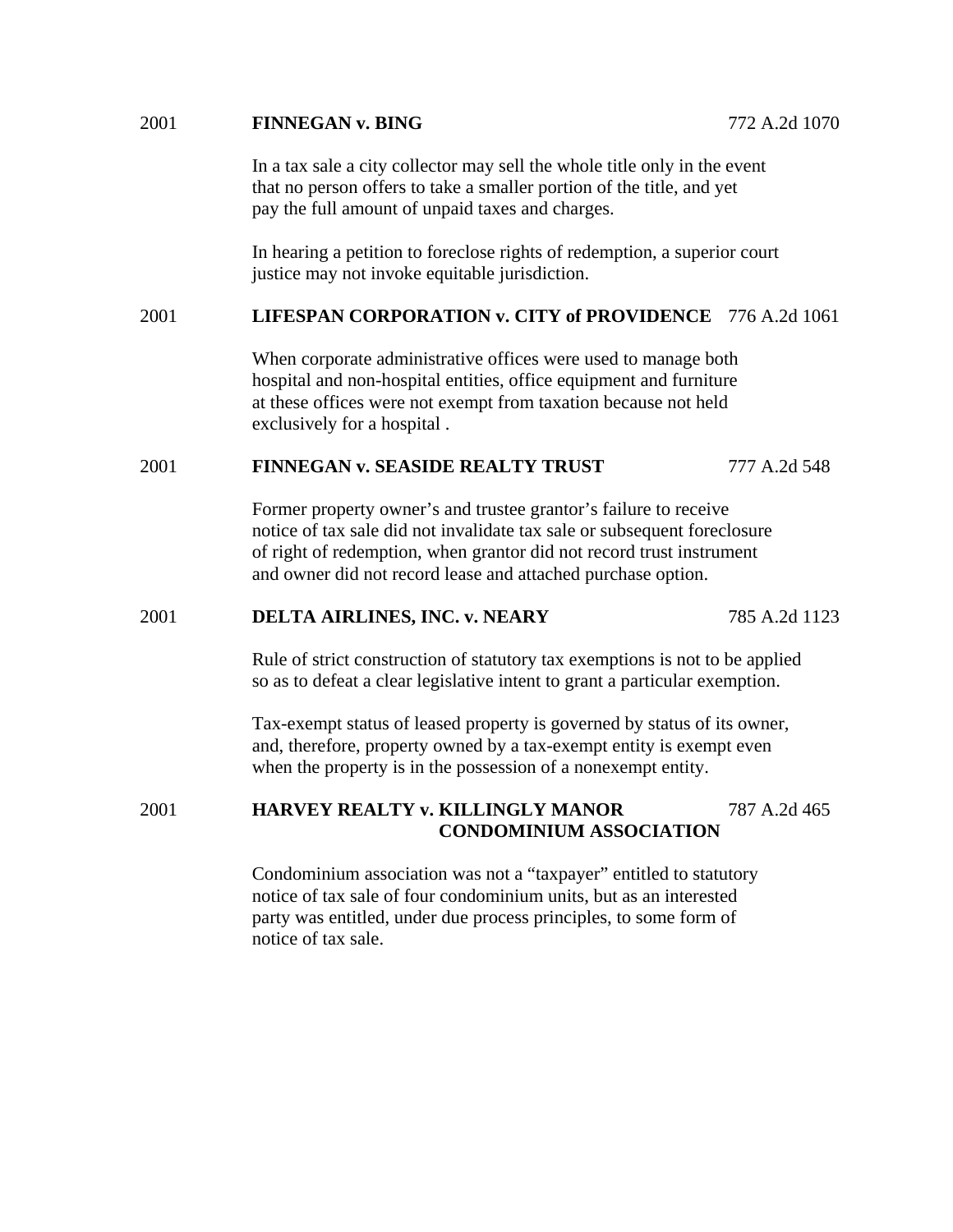# 2002 **WILLOW STREET ASSOCIATES LLP v. BOARD of** 798 A.2d 896  **TAX ASSESSMENT REVIEW**

 Trial justice has the authority to accept the opinion of one valuation expert and reject the opinion of another valuation expert in determining the tax assessment of the subject property.

 Regarding low-income housing developments, rejection was warranted because expert's valuation was not based on a recognized income-valuation approach.

# 2002 **DE BOURGKNECHT v. ROSSI** 798 A.2d 934

 Although tax assessment history may be relevant, each annual assessment is a separate act and independent of the assessment of the same property for other years.

 Doctrine of administrative finality did not require city tax review board to grant same reduction in valuation in particular tax year that it granted in a prior year, given that doctrine did not permit action that was invalid to be perpetuated.

## 2002 **NORWEST MORTGAGE, INC. v. MASSE** 799 A.2d 259

 Secured creditor never filed an answer or challenged validity of tax sale of real estate formerly owned by debtor after receiving notice, and was barred from doing so in later proceeding to set aside the sale, even if sale occurred in violation of the automatic stay provisions of bankruptcy code.

# 2003 **THETA PROPERTIES v. RONCI REALTY CO., INC.** 814 A.2d 907

 Any person having an interest in land sold for nonpayment of taxes has an opportunity to redeem the property by the payment of the requisite amount to the purchaser, even up to the time the petition to foreclose is pending in court.

#### 2003 **GRANOFF REALTY II, LTD. PARTNERSHIP v. ROSSI** 823 A.2d 296

 Income approach to ascertain value of property entails applying capitalization rate representing fair return on investment to estimated net annual income produced by property.

 When assessed value is in dispute, trial justice has authority to accept opinion of one valuation expert, and reject opinion of another valuation expert.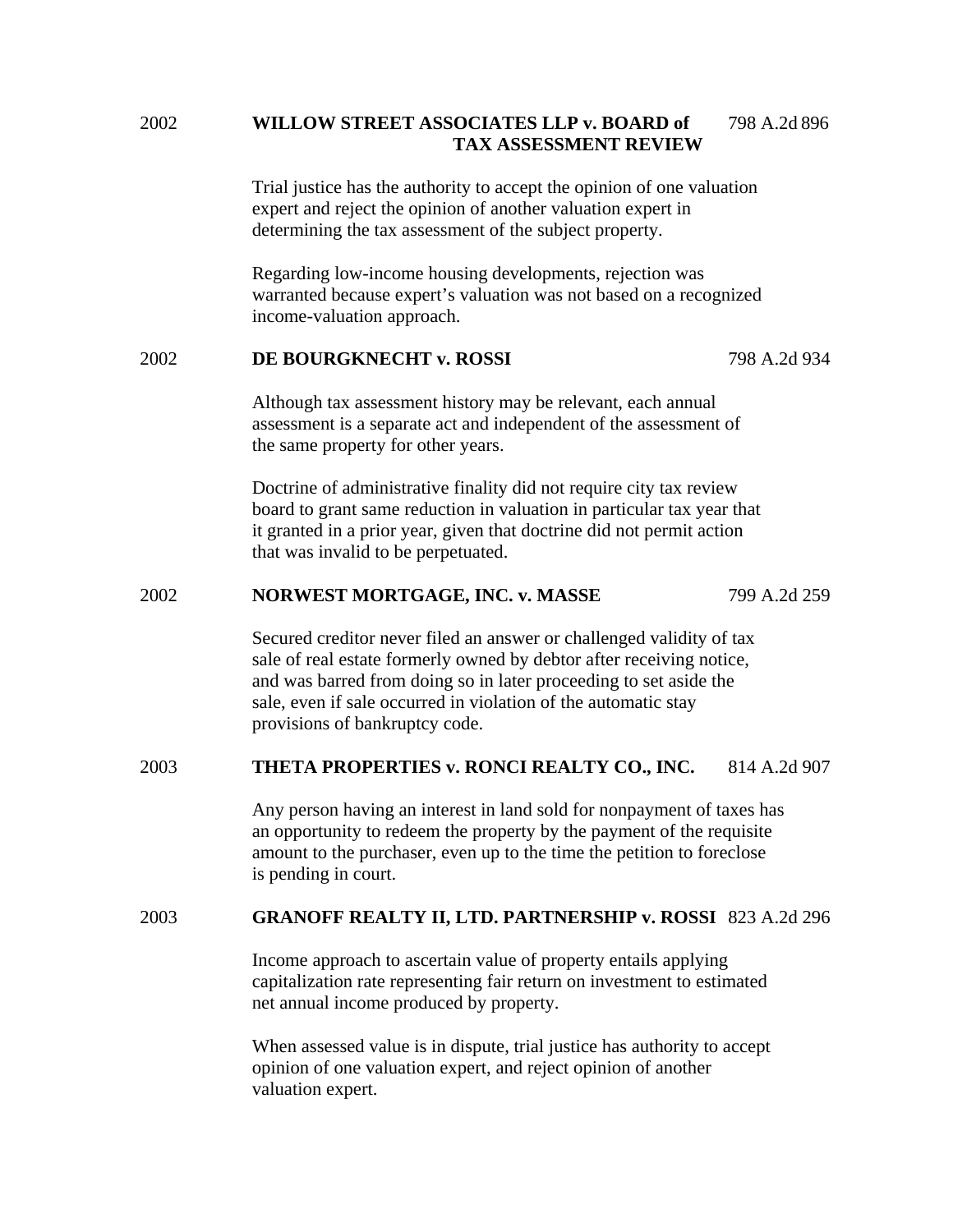#### 2003 **KILDEER REALTY v. BREWSTER REALTY CORP.** 826 A.2d 961

 A purchaser at a mortgage foreclosure sale was entitled to notice of a subsequent tax sale, and was bound by the mandates governing foreclosure petitions. The failure to raise any question concerning the validity of the tax title results in the party being forever barred from raising the question in any other proceeding. Once a default was entered or redemption not timely made, a decree would be entered barring all rights of redemption.

# 2003 **FIRST BANK and TRUST CO. v CITY of PROVIDENCE** 827 A.2d 606

 A mortgagee cannot evade the consequences of its mortgagor's failure to pay taxes by allowing a last minute conveyance to the mortgagee. Once the tax lien foreclosure process had begun, it was too late for such an alienation.

## 2003 **UNITED LENDING CORP. v. CITY of PROVIDENCE** 827 A.2d 626

 When the city took absolute title to property upon foreclosure of the right of redemption all prior tax liens were extinguished, and any liens that accrued after the property owner acquired the property terminated after three years when the property was transferred. When the city ignored the foreclosure petition it was forever barred from contesting the water board's tax sale.

# 2003 **SMITH v. CITY of PROVIDENCE** 828 A.2d 536

 Failure by the city to file an answer with specifications was fatal to its claim, and in essence a failure to respond. City's rights of redemption were foreclosed by court with regard to property negligently permitted to be sold at a tax sale.

# 2003 **GRANOFF REALTY II, LTD. PARTNERSHIP v. ROSSI** 833 A.2d 354

 Taxpayer could not challenge an alleged over assessment without filing a proper account merely by showing that the property values used in the challenged assessment were greater than the assessed values used in the preceding year's assessment. The taxpayer also had to show that the property had been assessed at a value in excess of its full and fair cash value, that the property's tax assessment exceeded the uniform percentage of the assessed value for other taxable property, or that the assessment was illegal.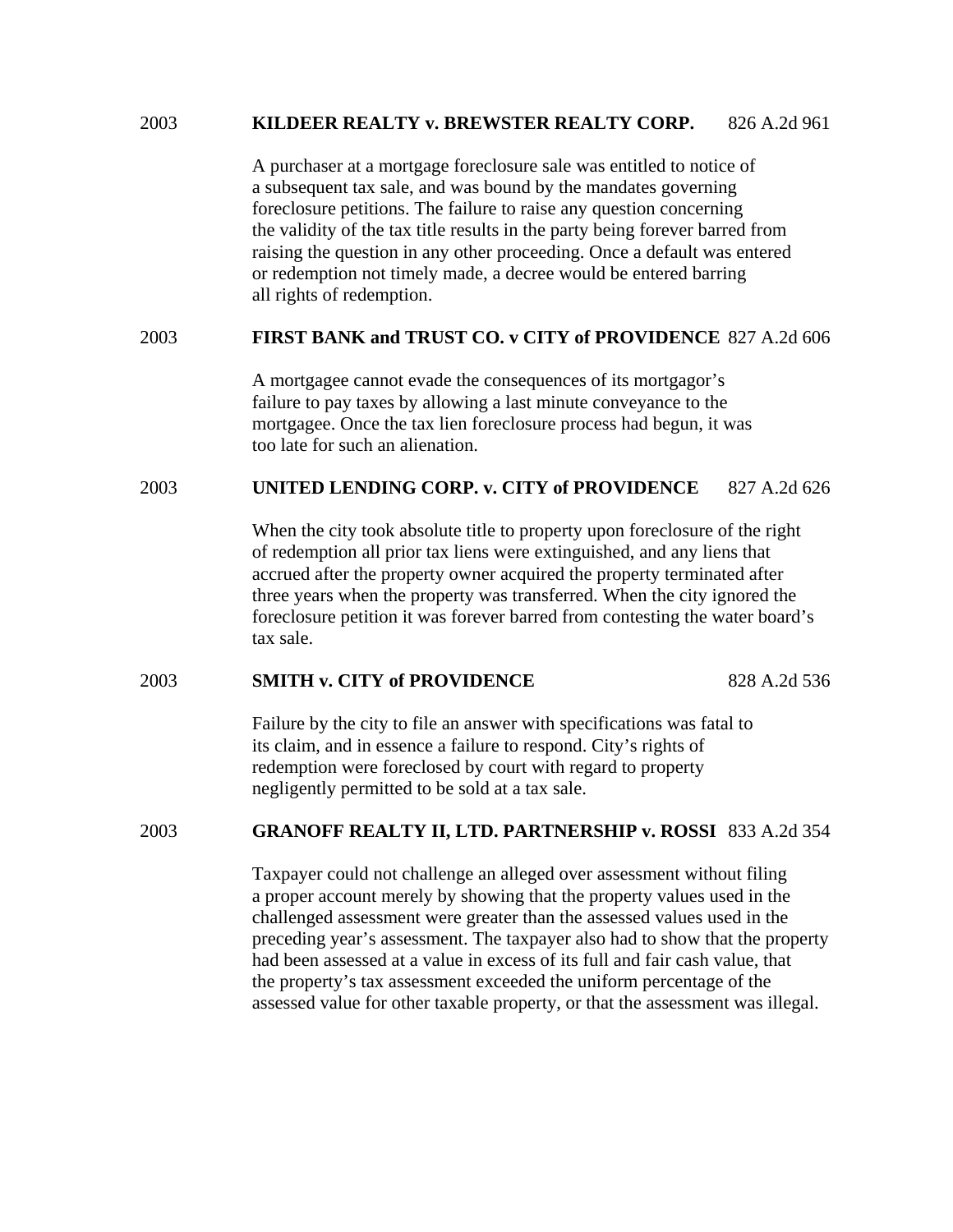#### 2003 **KARAYIANNIS v. IBOBOKIWE** 839 A.2d 492

 When a prior owner failed to redeem a tax lien and when the city's demolition liens and nominal boarding liens terminated after three years, and when the city and prior owner were properly served with notice of the purchasers' intent to foreclose their redemption rights in the tax lien and did not answer by the return day, both were subject to the consequences of purchasers' foreclosure.

#### 2004 **AMY REALTY v. GOMES** 839 A.2d 1232

 When notice of a tax delinquency and impending tax sale was provided both by unclaimed certified letter to the owner's last known residential address and by publication, trial court should not have set aside subsequent tax sale because it complied fully with all statutory requirements. The trial court's decision to allow late redemption by the owners of their interest was the correct one, and the trial court on remand was ordered to determine what expenses the tax sale buyer was entitled to recover.

# 2004 **HARVARD PILGRIM HEALTH CARE of** 847 A.2d 286 **NEW ENGLAND, INC. v. ROSSI**

The timely filing of an adequate account and the notarization of the account are both conditions precedent that must be met to invoke the jurisdiction of the court. A true and exact account was filed that described and specified the value of all ratable personal estate sufficient to invoke the statutory appeal process to challenge the city's assessment. There was timely provided an itemized list of numerous items of ratable personal property listing acquisition cost, in-service date, depreciation, and net book value of each item.

#### 2004 **WEYBOSSET HILL INVESTMENT, LLC v. ROSSI** 857 A.2d 231

 The taxpayer was an aggrieved party in challenge to tax assessments, and its standing flowed from its status as a successor-in-interest to the prior owner. The General Laws impliedly authorized the assignment because the transfer of the right to appeal appeared to be a market assignment involving a finite, purely economic transaction.

#### 2004 **UNION STATION ASSOCIATES v. ROSSI** 862 A.2d 185

 Granting of petition for a writ of mandamus directing the city to issue clean municipal lien certificates pursuant to Superior Court order was not erroneous because the mandamus action was civil in nature, and the petition was necessitated solely by the conduct of the city arising from the collection of an illegal municipal levy. The city was under a defined ministerial obligation to comply with court order which also included payment of attorneys' fees.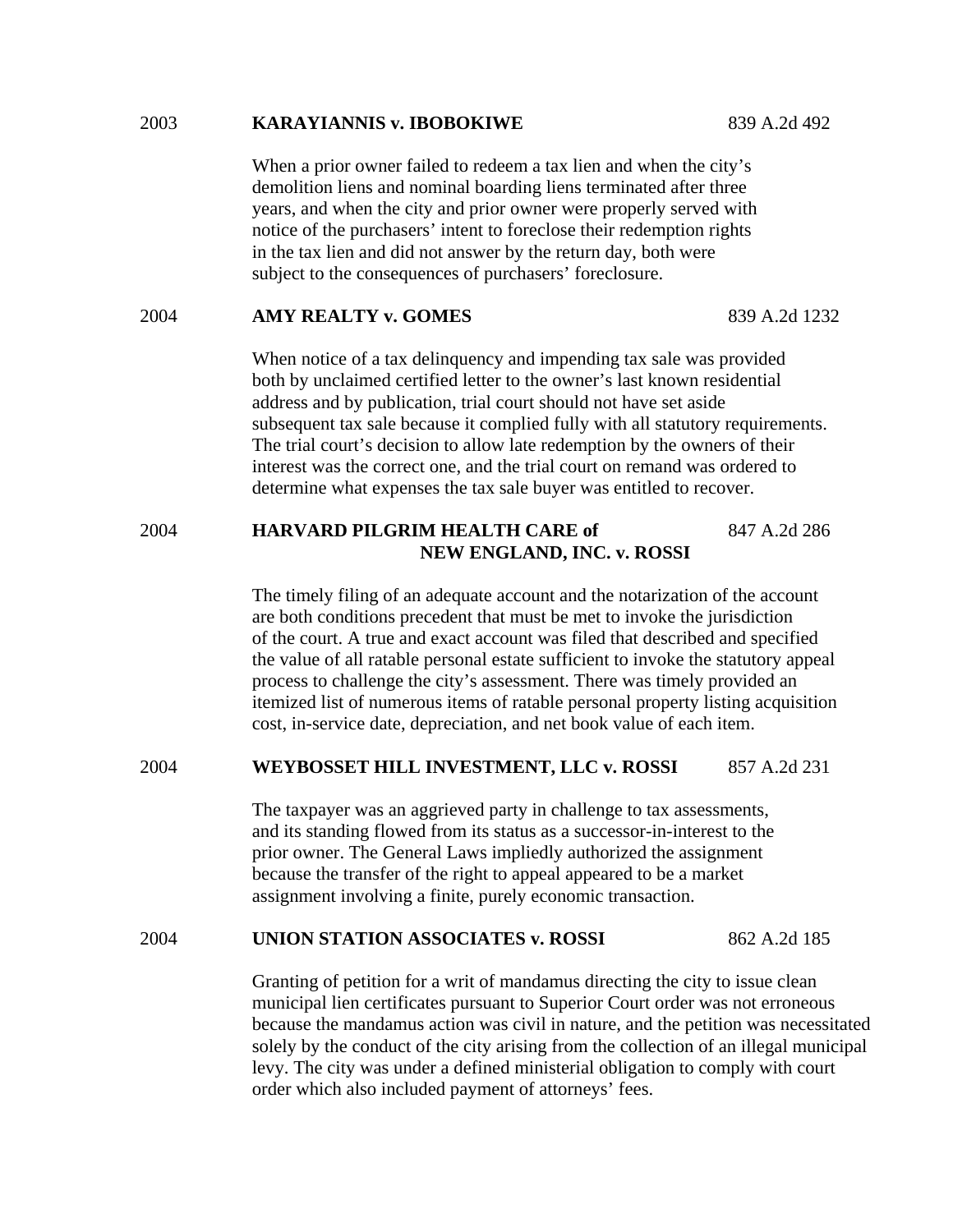## 2004 **HARVARD PILGRIM HEALTH CARE of** 865 A.2d 1028 **NEW ENGLAND, INC. v. GELATI**

 Burden of proof was on taxpayer attempting to establish that city set a value on tangible personal property that was greater than fair market value. Superior Court sits as trier of fact, and could reject the determination of fair market value of taxpayer's expert when there was a lack of specificity pertaining to the experience upon which the expert's judgment rested.

#### 2005 **SYCAMORE PROPERTIES v. TABRIZ REALTY** 870 A.2d 424

 This case concerns the circumstances in which a final decree foreclosing the right of redemption may be vacated. The court held that the plaintiff did not receive notice of the tax sale, and was thereby deprived of a property right without any pre-deprivation procedural safeguards. Under the tax sale statute the taxpayer is afforded the right to institute a separate action seeking to vacate the decree within one year from entry of the decree foreclosing the right to redemption.

# 2005 **ABAR ASSOCIATES v. LUNA** 870 A.2d 990

 This case concerns the circumstances in which a final decree foreclosing the right of redemption may be vacated. The threshold question in this case is whether, under the tax sale statute, it was procedurally proper to allow an intervention after the final decree had been entered that would challenge the validity of the foreclosure process. The Court held that, absent due process infirmity, entry of the final decree shall forever bar all rights of redemption.

## 2006 **WEYBOSSET HILL INVESTMENT, LLC v. ROSSI** 896 A.2d 728

 Since the underlying civil action did not arise from the collection of a municipal tax levy but from a challenge to tax assessments, and since the city had raised justiciable issues there was a failure to meet two of the requirements for the awarding of attorneys' fees by the court.

# 2007 **140 RESERVOIR AVENUE ASSOCIATES v.** 941 A.2d 805 **SEPE INVESTMENTS, LLC. v. CITY of PROVIDENCE**

A foreclosure conducted by statutory power of sale was a bar against the mortgagor, and any interest that may have reposed in the record owner was forever barred by the foreclosure sale. Because the record owner was the successor-in-interest to the mortgagor at the time of the tax sale, the record owner no longer held an interest in the property and could not have claimed a right to notice.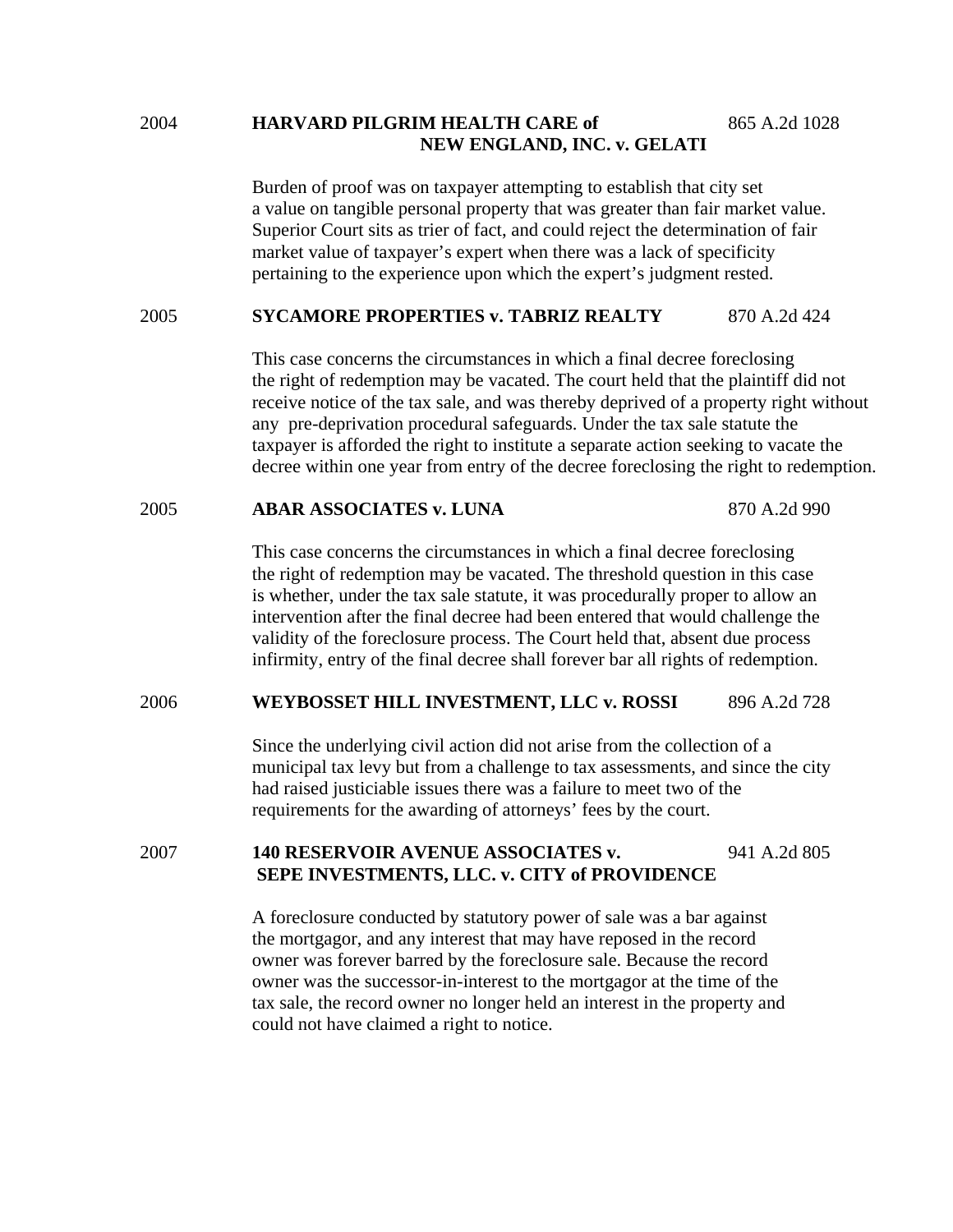#### 2008 **PLEASANT MANAGEMENT, LLC v. CARRASCO** 960 A.2d 216

 When the trial court ordered redemption, it did not do so in response to a petition to foreclose a right of redemption, but pursuant to the terms of the parties' redemption agreement, which had no provisions regarding taxes, rents, or capital improvements. Therefore, the tax sale purchaser's award was properly limited to the balance due under the agreement, plus interest and counsel fees.

#### 2009 **PLANNED ENVIRONMENTS MANAGEMENT CORP.** 966 A.2d 117  **v. ROBERT**

 This case concerned motor vehicle tax rates, and involved the interpretation of the meaning and relationship between two sections of the general laws – 44-5-11.8- Tax Classification and 44-34.1-1-Excise Tax Phase-out. Since section 44-5-11.8(a)(5) prior to its 2006 amendment indicated that, notwithstanding the language of section  $44-5-11.8(a)(2)$ , the tax rates for motor vehicles were governed by section 44-34.1-1, therefore, the 50% limit on tax rates did not apply to motor vehicle tax rates.

# 2009 **SCHOOL COMMITTEE of CRANSTON v.** 984 A.2d 629  **BERGIN-ANDREWS**

In a suit wherein the school committee sought additional appropriations pursuant to the Caruolo Act, it was determined that in a Caruolo action there is a requirement that it must be brought in a timely manner from when a school committee discovers that it cannot operate in a non-deficit position while complying with its mandates and contracts. It was contrary to the intent of the legislature to allow a school committee to knowingly incur an end of the year deficit when corrective action can no longer be taken.

#### 2011 **NARRAGANSETT ELECTRIC CO. v. MINARDI** 21 A.3d 274

This case stems from the assessment of taxes on Narragansett Electric's "gas service utility assets", namely the equipment utilized for the transmission and operation of gas service. This "appeal of assessments" action was brought against thirty-four taxing authorities by suit directly to the Superior Court. It was held that taxpayer's administrative remedies were not exhausted, since it was not established that the taxes at issue were illegal by alleging that the taxed assets were exempt from taxes or that the assessments were so palpably exorbitant and excessive as to amount to constructive fraud. Therefore, direct appeal to the Superior Court was not available.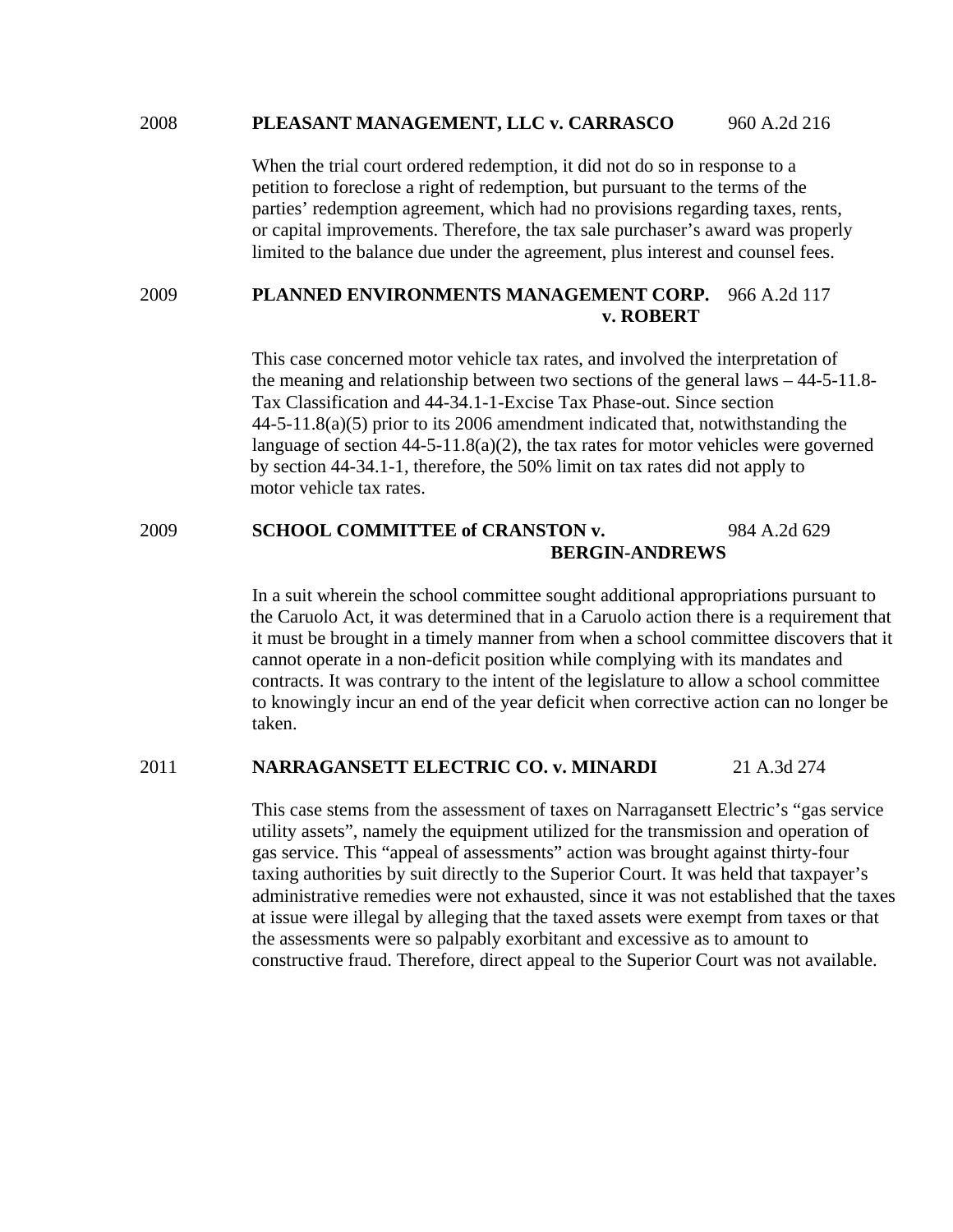#### 2012 **MEDEIROS v. BANKERS TRUST COMPANY** 38 A.3d 1112

 The issue presented is whether a Superior Court judgment can "re-vest" title to property back to a prior owner after that owner has been defaulted in a petition to foreclose his right of redemption. The record indicates that the prior owner was properly notified of the petition to foreclose the right of redemption, but there was a failure to file an answer. It was held, because of the default at the earlier proceeding, that the final decree entered at the foreclosure hearing was absolute, forever barring the assertion of a subsequent claim to the property.

## 2012 **NARRAGANSETT ELECTRIC CO. v. SACCOCCIO** 43 A.3d 40

 This case concerns the procedural requirements of General Law section 44-5-26 – 'Petition in superior court for relief from assessment'. Under this section the aggrieved taxpayer is required to file an appeal within 90 days from the date that the first tax payment is due. The court held that this timeliness requirement was not determinative of the subject matter jurisdiction of the Superior Court, but was a condition precedent to assertion of claims under the statute. The court also ruled that, since there was a failure to plead as an affirmative defense the noncompliance with the condition precedent, the defendants had waived the timeliness argument.

# 2013 **MORTGAGE ELECTRONIC REGISTRATION** 63 A.3d 871  **SYSTEMS, INC. v. DEPINA**

This case concerns the circumstances in which a final decree foreclosing the right of redemption may be vacated. It was held that the purported corrective deed obtained by the defendant was ineffective to correct the fundamental problem with the tax sale, which was that the wrong property was mistakenly sold. The Court concluded that, because no taxes were owed on the lot that was sold at the tax sale, that the "safety valve" provision of the statute applied.

# 2013 **RAFAELIAN v. PERFECTO IRON WORKS, INC.** 68 A.3d 57

This case concerns the circumstances in which a final decree foreclosing the right of redemption may be vacated. A default decree was entered based on the representation to the court that an answer to the petition to foreclose the right of redemption was not filed, which was erroneous. Since the court mistakenly ordered the entry of default the decree is voidable, because it was not a valid judgment although it falls outside of the safeguards provided by the statute.

# 2013 **JOHNSON v. QBAR ASSOCIATES**

This case concerns the circumstances in which a final decree foreclosing the right of redemption may be vacated. The final decree was upheld because there was no indication that the plaintiff received inadequate notice (despite the foreclosure petition misidentifying the source of the tax sale), or was otherwise deprived of due process.